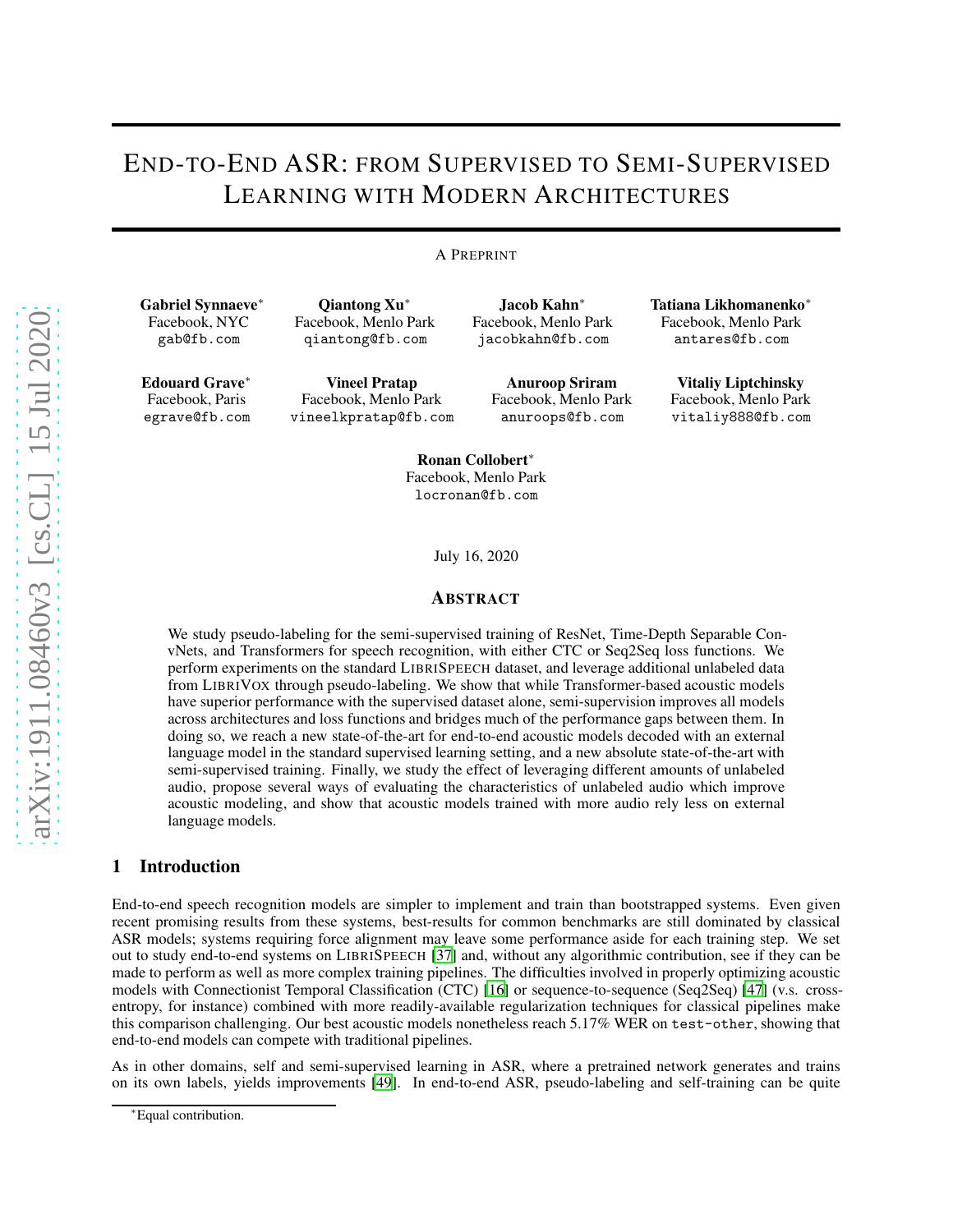<span id="page-1-0"></span>Figure 1: WERs on dev-other across AM architectures and loss functions. *Left*: WERs of different models trained on LIBRISPEECH with and without beam-search decoding ("no LM" refers to the greedy decoding). Transformer AM architectures outperform others by a large margin. *Right*: WERs of models trained on LIBRIVOX. All models trained on LIBRIVOX significantly outperform their LIBRISPEECH counterparts. The gap between Transformer AMs and other models is much smaller with LIBRIVOX data.



effective, and its effectiveness is further improved when more data is available [\[25\]](#page-10-2). In this setting, we train a model on LIBRISPEECH, then use that model in conjunction with a language model to generate pseudo-labels from unlabeled audio. We show that with this training scheme, our results *without an external language model* (LM) reach state-of-theart results that *use an external language model*, with 2.28% and 4.88% Word Error Rate (WER) on test-clean and test-other respectively. With LM beam-search decoding and rescoring, we reach 2.09% and 4.11% WER on the test set.

While many advances in end-to-end ASR come as the result of neural architecture search [\[41,](#page-11-2) [55,](#page-11-3) [6\]](#page-9-0), we additionally show that simple semi-supervision via pseudo-labeling significantly bridges the performance gap between a variety of different model architectures and loss functions, as shown in Figure [1.](#page-1-0) In particular, with enough unlabeled audio, Transformer, ResNet, and depthwise-separable convolution-based acoustic models give similar performance with both CTC and Seq2Seq loss functions, suggesting that new techniques in semi-supervision may facilitate equally-significant gains in ASR performance while being applicable to a multitude of end-to-end setups.

# <span id="page-1-2"></span>2 Models

# 2.1 Acoustic Models

In this section, we present the three families of acoustic models (AMs) studied. All AMs output probability distribu-tions over tokens. In particular, we use a set of 10k word pieces [\[44,](#page-11-4) [29](#page-10-3)] generated from the *SentencePiece* toolkit<sup>[1](#page-1-1)</sup>. The choice to use a fixed set of 10k word pieces is made for the simplicity of the comparative study, not the result of a limitation. Similarly, all AMs take 80-channel log-mel filterbanks as input, with STFTs computed on Hamming windows strided by 10ms. This window size is 25ms for Transformer models and 30ms for TDS and ResNet models. All models are trained end-to-end with either CTC or Seq2Seq loss. Given the huge difference between the amounts of data, we prepare two sets of architectures: one for training only on labeled LIBRISPEECH and one for unlabeled LIBRIVOX.

ResNet Acoustic Models. ResNets were first introduced in the domain of computer vision [\[21](#page-10-4)] and have since been successfully applied to speech recognition [\[53,](#page-11-5) [43,](#page-11-6) [31](#page-10-5), [50](#page-11-7)]. ResNets are composed of several blocks of convolutions (in our case only 1-D convolutions), with skip connections to reduce the effect of vanishing gradients in deep neural networks. In particular, our ResNet encoder includes 42 convolutional layers each with a kernel size of 3. The encoder first maps the input to an embedding space of size 1024 using a single convolutional layer with stride 2; 12 blocks of three 1-D convolutions each follow. Each of the convolutional layers is followed by ReLU, dropout and

<span id="page-1-1"></span><sup>1</sup> <https://github.com/google/sentencepiece>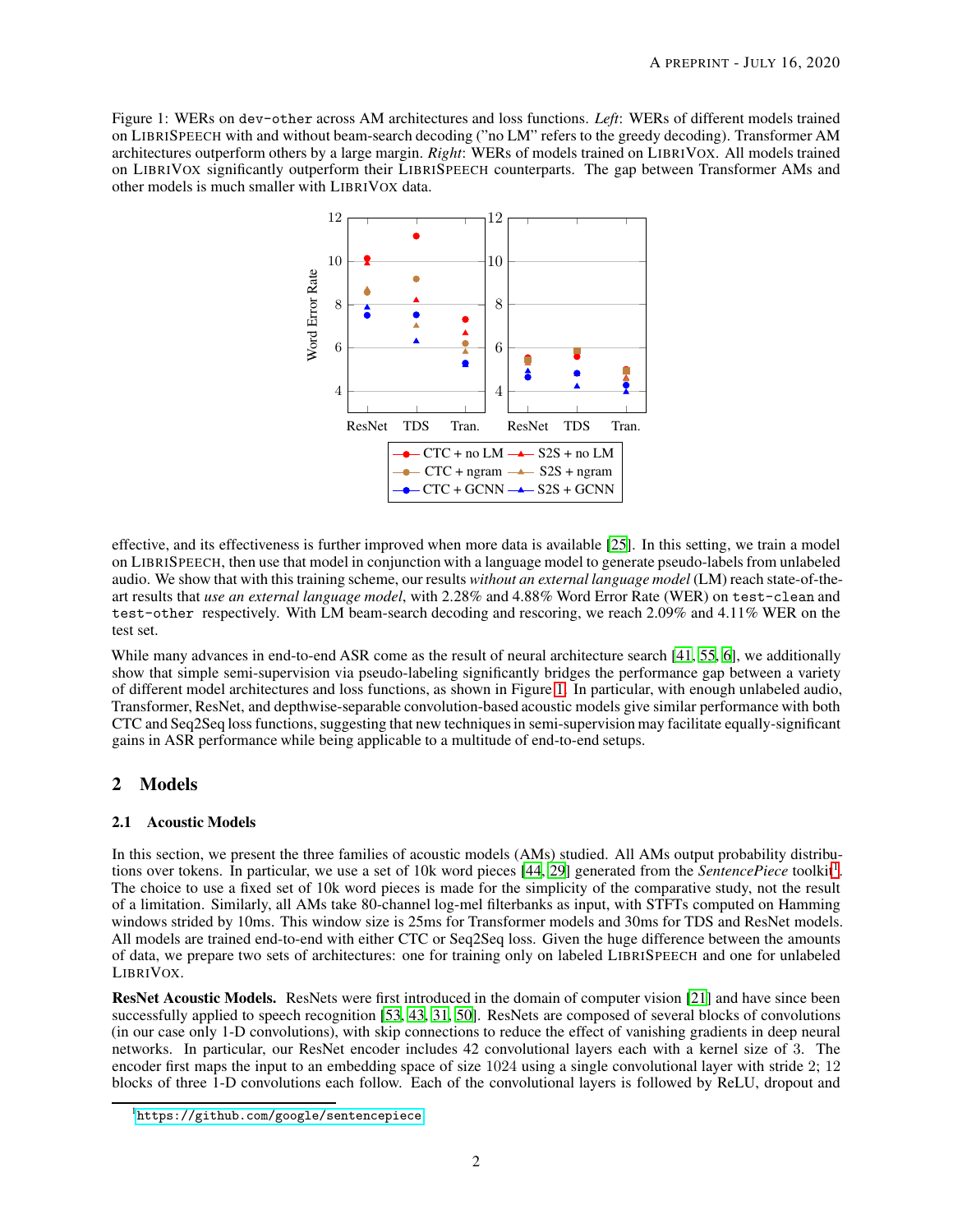LayerNorm [\[2\]](#page-9-1). Both the dropout and the number of hidden units increases with the depth of the network. Specific convolution layers are inserted between ResNet blocks in order to upsample when the hidden representation size increases. Our architecture performs significant pooling with respect to the input (16 frames in total, equating to 160 milliseconds) – in addition to the first strided convolutional layer, 3 max pooling layers (each with stride 2) are distributed across the depth of the network (after blocks 3, 7 and 10). Nearly identical encoder architectures are used in front of CTC and Seq2Seq loss functions; the Seq2Seq encoder has its last bottleneck layer removed and lower dropout in deeper layers. The Seq2Seq self-attention decoder for the ResNet architecture is the same as that used with the TDS convolutional AM described below. To better fit the unlabeled data, we increase the model size by increasing the number of channels in each convolution layer.

Time-Depth Separable (TDS) Convolution Acoustic Models. We extend the TDS block [\[20\]](#page-10-6) (which is composed of one 2-D convolution layer and two fully-connected layers with ReLU, LayerNorm and residual connections in between), by increasing the number of channels in the feature maps spanning the two internal fully-connected layers by a factor  $F > 1$ , so as to increase model capacity. Following [\[20\]](#page-10-6), 3 sub-sampling layers, i.e. 1-D convolution layers with stride 2, are adopted to ensure an optimal context size for the encoder. For training with only labeled data, we have three groups of TDS blocks with  $F = 3$  after each sub-sampling layers. There are 5, 6, and 10 blocks in each group, containing 10, 14, and 18 channels, respectively. To increase model capacity for unlabeled data, the three groups of TDS blocks, having fewer 4, 5, and 6 blocks and  $F = 2$  in each, are equipped with much larger 16, 32, and 48 channels. All convolutions in both TDS and sub-sampling layers have kernel shapes of  $21 \times 1$ . Identical encoder architectures are shared between CTC and Seq2Seq.

Our Seq2Seq self-attention decoder performs  $R$  rounds of attention through the same  $N$ -layers of RNN-GRU each with a hidden unit size of 512 in conjunction with the same efficient key-value attention as in [\[20](#page-10-6), [48\]](#page-11-8):

<span id="page-2-0"></span>
$$
\mathbf{S}_t^r = \text{SoftMAX}(\frac{1}{\sqrt{d}} \mathbf{K}^\top \mathbf{Q}_t^{r-1}) \mathbf{V},\tag{1}
$$

where [K, V] is 512-dimensional encoder activation and  $Q_t^r = g(Q_{t-1}^r, Q_t^{r-1}) + S_t^r$  is the query vector at time t in round r, generated by the GRU  $g(\cdot)$ . The initial  $\mathbf{Q}_t^0$  is a 512-dimensional token embedding, and the final  $\mathbf{Q}_t^R$  is linearly projected to output classes for token classification. In our experiments,  $N$  and  $R$  are both set to either 2 or 3 based on validation performance. We use dropout in all TDS blocks and GRUs to prevent overfitting.

Transformer-Based Acoustic Models. Our transformer-based acoustic models have a small front-end: 3 (LIBRISPEECH AMs) or 6 (LIBRIVOX AM) layers of 1-D convolutions each of kernel width 3 and respective input and output sizes  $(80, D_c)$ ,  $(D_c/2, D_c)$ ,  $[(D_c/2, D_c), (D_c/2, D_c), (D_c/2, D_c)]$ ,  $(D_c/2, D_{tr} \times 2)$ , with  $D_c = 1024$  or 2048. Each convolution is followed by a GLU activation function [\[12\]](#page-9-2) and are striding by 2 each (for 3 consecutive layers), or every other layer (for 6 layers). The output of the front-end for all models is thus strided by 8 frames (80 ms). After the front-end, each Transformer block has 4 attention heads followed by a feedforward network (FFN) with one hidden layer and a ReLU non-linearity. There are two configurations of Transformer blocks: one 24 layer configuration (only for the LIBRISPEECH CTC AM) with dimension  $D_{tr} = 1024$  for the self-attention and 4096 for the FFN, and one 36 layer configuration with dimension  $D_{tr} = 768$  for the self-attention and 3072 for the FFN. Specifically, given a sequence of T vectors of dimension d, the input is represented by the matrix  $\mathbf{H}^0 \in \mathbb{R}^{d \times T}$ , following exactly [\[48](#page-11-8)]:

$$
\mathbf{Z}^{i} = \text{Norm}(\text{Selef}(\mathbf{H}^{i-1}) + \mathbf{H}^{i-1}),
$$

$$
\mathbf{H}^{i} = \text{Norm}(\text{FFN}(\mathbf{Z}^{i}) + \mathbf{Z}^{i}),
$$

where  $Z$  is the output of the self-attention layer, with a skip connection, and  $H$  is the output of the FFN layer, with a skip connection. As is standard: our NORM is LayerNorm, and self-attention is defined as in Eq. [1,](#page-2-0) but with  $\mathbf{K} = \mathbf{W}_K \mathbf{H}, \mathbf{Q} = \mathbf{W}_Q \mathbf{H}$ , and  $\mathbf{V} = \mathbf{W}_V \mathbf{H}$ . For CTC-trained models, the output of the encoder  $\mathbf{H}^{L_e}$  is followed by a linear layer to the output classes. For Seq2Seq models, we have an additional decoder, which is a stack of 6 Transformers with encoding dimension 256 and 4 attention heads. The probability distribution of the transcription is factorized as:

$$
p(y_1, ..., y_n) = \prod_{i=1}^n p(y_i \mid y_0, ..., y_{i-1}, \mathbf{H}^{L_e}),
$$
\n(2)

where  $y_0$  is a special symbol indicating the beginning of the transcription. For all layers (encoder and decoder – when present), we use dropout on the self-attention. We also use layer drop [\[14\]](#page-9-3), dropping entire layers at the FFN level.

#### <span id="page-2-1"></span>2.2 Language Models

In this section, we present external language models (LMs) used in beam-search decoding. We consider n-gram LMs as well as convolutional  $[12]$  (GCNN) and Transformer-based LMs. For *n*-gram and GCNN LMs, we train both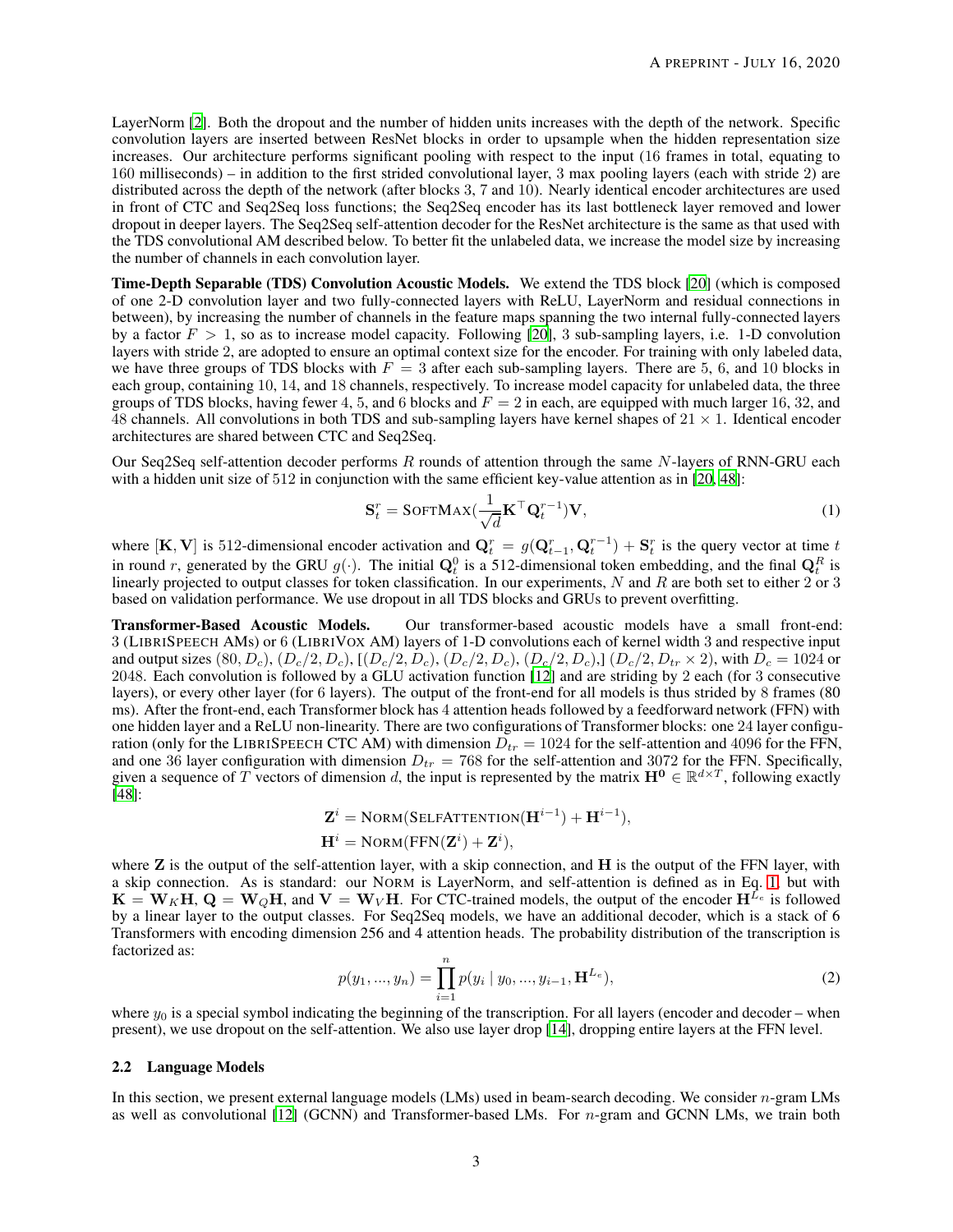word-based and word-piece models, and only a word-level Transformer LM. All word-piece LMs are trained on the set of 10k word pieces as outlined in Section [2.1.](#page-1-2) This ensures that the set of word pieces is consistent across both of the output distributions of the acoustic models and the candidates the language model scores during beam-search decoding.

For the word-piece and word-level GCNN models, we use the GCNN-14B architecture from [\[12\]](#page-9-2) with embedding size 1024 and dropout 0.1. The word-level Transformer LM has the same architecture as [\[3](#page-9-4)]'s *Google Billion Words* model; we use 16 attention heads and 20 decoder layers with embedding, input and output dimensions of 1280 and 6144 for the FFN with dropout of 0.1.

# <span id="page-3-5"></span><span id="page-3-4"></span>3 Dataset and Language Models for Pseudo-Labeling

### 3.1 Unlabeled Audio Dataset Preparation

LIBRIVOX<sup>[2](#page-3-0)</sup> is a large collection of freely-available audio books. Using tools provided with the LIBRI-LIGHT dataset [\[26](#page-10-7)], we select 72K hours of read speech from English book listings and run several preprocessing steps. After filtering samples to remove readings of duplicate text and corrupted audio, we remove all audio for which the speaker has overlap with a sample in LIBRISPEECH. We run voice activity detection (VAD) using the wav2letter++ framework [\[42](#page-11-9)] on the resulting collection of audio with a CTC model trained on LIBRISPEECH, and segment the result into chunks no greater than 36 seconds; the resulting audio corpus contains 53.8K hours of read speech.

We then generate pseudo-labels for this audio using the recipe described in [\[25\]](#page-10-2). To generate the pseudo-labels, we use a Transformer AM trained on LIBRISPEECH with CTC loss that achieves a 6.20% WER on dev-other when decoded with a 4-gram word LM – the same model as is listed in Table [5](#page-12-0) in Appendix. We pseudo-label all audio using this AM and run beam-search decoding with a 4-gram word LM described below in Section [3.2.](#page-3-1)

# <span id="page-3-1"></span>3.2 Text Corpus Preparation and  $n$ -gram LM Training

The LIBRISPEECH language model corpus<sup>[3](#page-3-2)</sup> contains text from  $14500$  public domain books taken from the Gutenberg project<sup>[4](#page-3-3)</sup>. Given that pseudo-labels are generated with a beam-search decoding procedure that integrates a language model, it is important that the corpus used to train the language model does not have overlap with the unlabeled audio, else information about the ground truth labels for that unlabeled audio may be explicitly embedded in the LM. We remove all text from the LIBRISPEECH language model training corpus that is ground truth for any of the unlabeled audio from the subset of LIBRIVOX.

To do so, we follow several steps. Firstly, we filter out all books from the LIBRISPEECH LM corpus with IDs present in LIBRIVOX. Secondly, after normalizing all titles (removing punctuation, casing, and non-alphanumeric tokens), we remove all titles with zero Levenshtein distance between titles from the LIBRIVOX and the LIBRISPEECH LM corpuses. We use a Levenshtein metric over words rather than tokens for improved performance. We then find titles with nonzero but low similarity scores isolated via the following conditions. Given two book title strings  $s_1$  and  $s_2$ , and constants  $\alpha$  and  $\beta$ :

$$
\max\{|s_1|, |s_2|\} - \min\{|s_1|, |s_2|\} < \alpha \cdot \min\{|s_1|, |s_2|\} \&
$$

$$
\text{Levenshtein}(s_1, s_2) \le \beta \cdot \max\{|s_1|, |s_2|\}
$$

where notation |s| refers to the number of words in the string |s|, and 0.75 and 0.3 were used as values for  $\alpha$  and  $\beta$ , respectively. These constants are found empirically to remove obviously different titles and to have reasonable number of pairs ( $10k$ ) for further manual check. Titles that are manually matched are removed to create the final corpus;  $13\%$ of the original LIBRISPEECH-LM corpus was filtered with the aforementioned steps.

Before training LMs, we normalize the filtered corpus so as to mimic the original normalization procedure found in LIBRISPEECH. 88% of our normalized/filtered corpus has identical normalized text compared to the original LIB-RISPEECH LM corpus. As a result of our using a different tokenizer, sentence boundaries may differ across corpuses, as may abbreviations (e.g. we map '&c' to 'et cetera').

A 4-gram language model is trained with the resulting corpus using the KenLM toolkit [\[23\]](#page-10-8) and the top 200k words as vocabulary. The model is trained without pruning (183k of the top 200k words are the same as the original LIB-RISPEECH LM corpus). This model is then used at beam-search decoding time in conjunction with an acoustic model

 $^{2}$ <https://librivox.org>

<span id="page-3-0"></span> $^3$ <https://www.openslr.org/11/>

<span id="page-3-3"></span><span id="page-3-2"></span><sup>4</sup> <https://www.gutenberg.org/>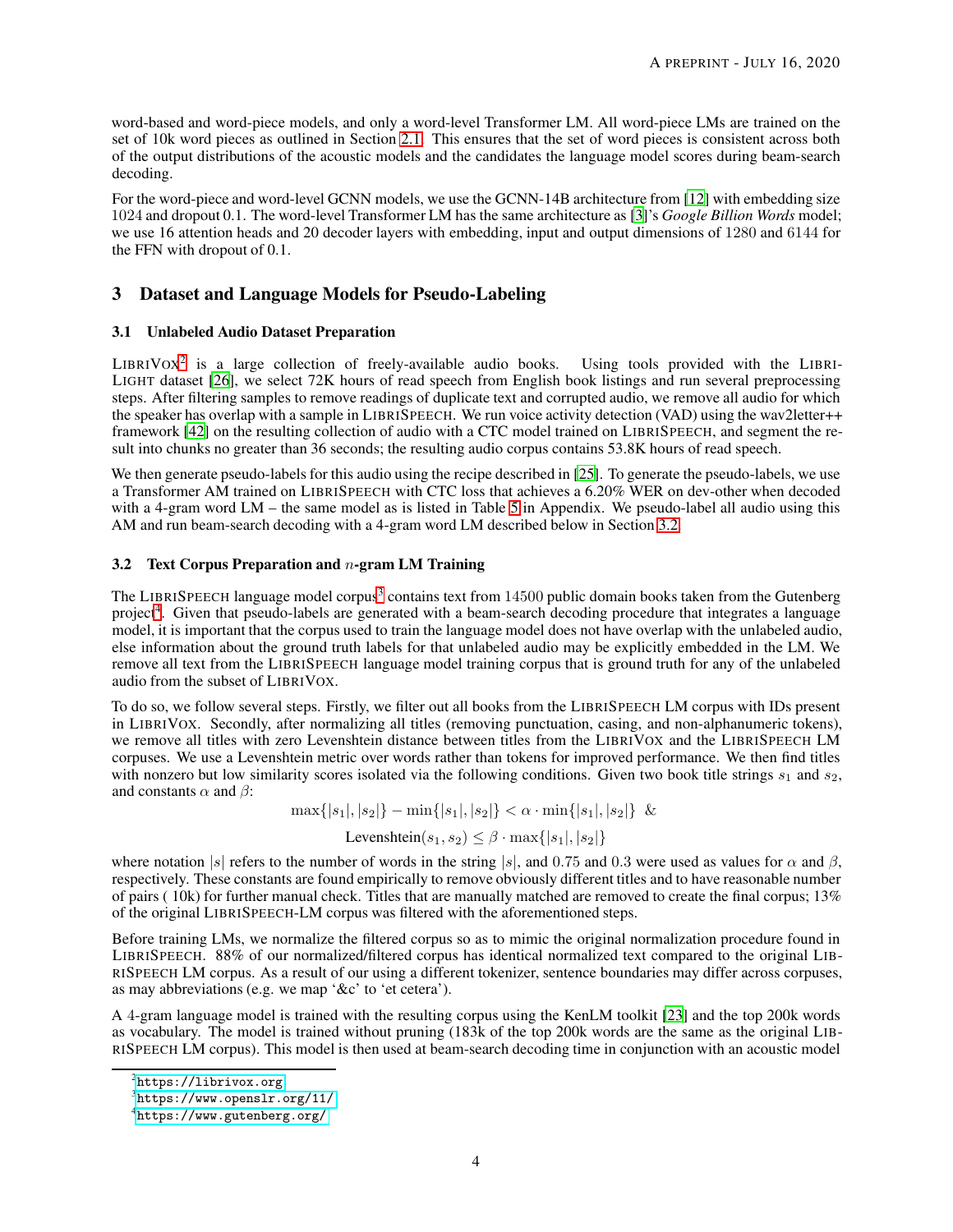trained on LIBRISPEECH to generate pseudo-labels on the subset of LIBRIVOX detailed in Section [3.](#page-3-4) During beamsearch decoding we use a lexicon which is constructed from the LIBRISPEECH train sets only.

The perplexity difference between the 4-gram LM trained on the filtered corpus and the 4-gram LM trained on original LIBRISPEECH LM corpus is small. The word perplexity of each model is shown in Table [1.](#page-5-0) Beam-search decoding of a Transformer AM trained on LIBRISPEECH with an LM trained on the filtered corpus results in only a 0.05% absolute WER regression on dev-other compared to decoding with an n-gram trained on the full corpus.

# 4 Decoding

Decoding is designed to select the best transcription by leveraging both the posteriors of an acoustic model (AM) and the perplexity of a language model (LM). We perform one-pass beam-search decoding with a single external LM. Optionally, to further improve performance, we use stronger NN-based LMs to rescore the beam.

#### 4.1 Beam-search Decoder

In our experiments, we use lexicon-based and lexicon-free beam-search decoders following  $[8, 32]$  $[8, 32]$  with either *n*-gram or GCNN LMs. The lexicon-based decoder, whose search space is limited to the words in the lexicon, is used for CTC models with a word-level LM. The lexicon-free decoder is capable of generating words with arbitrary spelling and is used for S2S models with a word-piece LM. The decoder takes as input posteriors from an acoustic model, a prefix trie built on a lexicon, and an external LM. We tune the language model weight  $\alpha$  and the word insertion penalty  $\beta$  on validation sets (dev-clean and dev-other). The decoder outputs a transcription  $\hat{y}$  that maximizes:

$$
\log P_{AM}(\hat{\mathbf{y}}|\mathbf{x}) + \alpha \log P_{LM}(\hat{\mathbf{y}}) + \beta |\hat{\mathbf{y}}|.
$$

To stabilize the Seq2Seq beam search, we introduce an EOS-penalty  $\gamma$  to hypothesis that have finished in an end-ofsentence token.  $\gamma$  is tuned together with other hyper-parameters and our experiments show that this strategy effectively prevents the decoder from early-stopping. To improve decoding efficiency, we also incorporate the thresholding technique in [\[20](#page-10-6)] and strategies mentioned in [\[54\]](#page-11-10) including hypothesis merging, score caching, and batched LM forwarding. For CTC decoding, following [\[39\]](#page-11-11), only the blank token is considered if its posterior probability is greater than 0.95.

### <span id="page-4-3"></span>4.2 Rescoring

After acquiring the transcriptions of the  $N$ -best hypotheses from the one-pass beam-search decoder, we use an external word-level GCNN LM and a Transformer LM to evaluate their log-probabilities, denoted as  $\log P_1(\hat{y})$  and  $\log P_2(\hat{y})$ respectively. We then perform rescoring to reorder the hypotheses according to the following score:

$$
\log P_{AM}(\hat{\mathbf{y}}|\mathbf{x}) + \alpha_1 \log P_1(\hat{\mathbf{y}}) + \alpha_2 \log P_2(\hat{\mathbf{y}}) + \beta |\hat{\mathbf{y}}|,
$$

where  $\alpha_1, \alpha_2, \beta$  are hyper-parameters of the rescoring algorithm optimized on the validation set and  $|\hat{\mathbf{y}}|$  is the transcription length in characters (including the spaces between words). In order to diversify the hypotheses in the beam, to increase the probability that the correct transcription is included, we usually relax the threshold in the decoder and increase beam size when dumping beam candidates.

### <span id="page-4-2"></span>5 Experiments

#### 5.1 Technical Details

We use the standard splits for LIBRISPEECH and the standard LIBRISPEECH LM corpus for LM training. Models are trained using the wav2letter++<sup>[5](#page-4-0)</sup> toolkit [\[42](#page-11-9)]; reproduction steps and pre-trained models are open-sourced<sup>[6](#page-4-1)</sup>.

### 5.1.1 Acoustic Model Training

All hyper-parameters including model architecture are cross-validated on dev-clean and dev-other. Given that we have a large family of models, for simplicity and clarity, we only report hyper-parameters ranges in which we search their best values.

 $^5$ https://github.com/facebookresearch/wav $21$ etter

<span id="page-4-1"></span><span id="page-4-0"></span> $^6$ https://github.com/facebookresearch/wav $21$ etter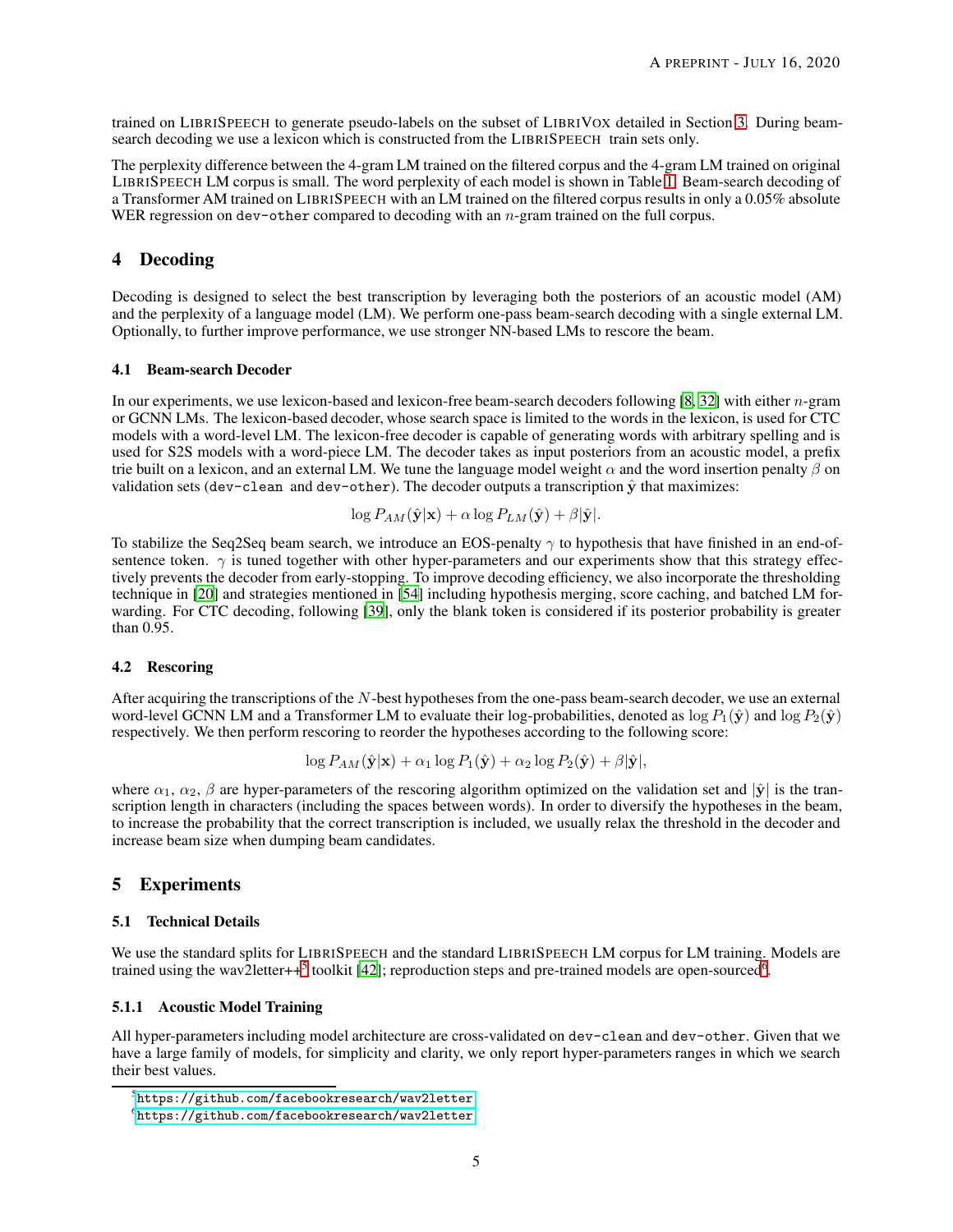| <b>LANGUAGE MODEL</b>              | DEV-CLEAN      | DEV-OTHER      |
|------------------------------------|----------------|----------------|
| WORD 4-GRAM<br>W/O LIBRIVOX        | 148.0<br>152.8 | 136.6<br>140.0 |
| WP 6-GRAM                          | 145.4          | 133.7          |
| WP GCNN (188M)<br>WORD GCNN (319M) | 61.7<br>57.0   | 61.9<br>57.9   |
| WORD TRANSF. (562M)                | 48.2           | 50.2           |

<span id="page-5-0"></span>Table 1: Word-level perplexities of LMs on LIBRISPEECH. Perplexity is computed without unknown words.

Plain SGD with momentum is used to train ResNet and TDS models, and Adagrad [\[13\]](#page-9-6) to train Transformers. Models are trained on 64 GPUs each with an overall batch size of 256 for ResNet and TDS and 320 for Transformer. With only LIBRISPEECH, all models converged in under a week; with pseudo-labels from LIBRIVOX, training required 2-3 weeks. The initial learning rate for ResNet models is chosen from [0.05, 0.5] , while for TDS and Transformer models, the range decreases to [0.01, 0.03]. Specifically, for Transformers, we apply a linear learning rate warm-up schedule for either 32k or 64k updates. For fully-supervised training with LIBRISPEECH, the learning rate is halved every 90 epochs for Transformer models, and 150 epochs for ResNet and TDS models. With LIBRIVOX, however, we only halve the learning rate once in the middle of the training. For TDS and ResNet models, we use momentum in the range [0.1, 0.6]. With respect to regularization, we use 0.2 dropout everywhere (front-end, encoder, decoder), and layer drop for all Transformer blocks. Dropout in TDS blocks and ResNet convolutions is in the range [0.05, 0.2] and increases with depth. For Seq2Seq training, we run 3 epochs of attention-window pretraining, and use 99% of teacher forcing (1% of uniform output sampling). We also use 10% dropout in the decoder for TDS (and 0.1 dropout and 0.1 layer drop in the decoder for Transformers), together with 5% label smoothing, 1% random sampling and 1% word piece sampling. All models use SpecAugment [\[38](#page-11-12)] with an LD policy.

# 5.1.2 Language Model Training

All LMs in this section are trained on the standard LIBRISPEECH LM corpus. All word-level LMs use the same vocabulary for training. n-gram LMs are trained with the KenLM toolkit [\[23](#page-10-8)], while the GCNN and Transformer LMs are trained with fairseq toolkit<sup>[7](#page-5-1)</sup> [\[36\]](#page-10-10). The word-level 4-gram and GCNN are trained in the same way as [\[32\]](#page-10-9). We also train a 6-gram word-piece LM, which has a similar context size to a word-level 4-gram LM, and prunes 5-grams appearing once and 6-gram appearing twice or fewer. The word-piece and word-level GCNN models are trained with Nesterov accelerated gradient descent [\[35\]](#page-10-11) on 8 GPUs for 22 epochs with a step-wise learning rate schedule starting from 1 and decreasing by a factor of 5 when loss stabilized. Gradient clipping and weight normalization are used following [\[12\]](#page-9-2). The word-level Transformer LM is trained with Nesterov accelerated gradient descent on 128 GPUs for 100 epochs with an inverse square root learning rate schedule. During the first 16000 iterations, a warm-up schedule that linearly increases the learning rate from 0 to 1 is used. Word-level perplexities of all LM variants can be found in Table [1.](#page-5-0)

# 5.2 Results

LIBRISPEECH Results. All our results for LIBRISPEECH are listed in Appendix Table [5.](#page-12-0) We present results under three scenarios: without any decoding nor external LM, with one-pass decoding only, and with decoding followed by beam rescoring. The decoding beam size is usually 50 and 500 for Seq2Seq and CTC respectively. We use a beam size of 250 for CTC decoding with a GCNN LM. We train strong baselines on simple ResNet architectures and improve the TDS models significantly compared to past results [\[20](#page-10-6)]. These convolutional models outperform endto-end biLSTM models from [\[33](#page-10-12)]. Our best acoustic models are Transformers-based and reach 6.98% without any decoding on test-otherand 5.17% with decoding and rescoring, demonstrating that end-to-end training can perform as well as traditional bootstrapped systems.

LIBRIVOX Results. Assuming all pseudo-labels are ground-truth, we train acoustic models on a combination of the 960 hours of labeled audio from LIBRISPEECH in conjunction the pseudo-labeled audio from LIBRIVOX, where batches are uniformly sampled (without weighting) from both LIBRISPEECH and LIBRIVOX datasets. Transformer AMs with both CTC and Seq2Seq loss were trained for 5 days on this combined dataset, achieving WERs on test-other of 4.88% and 2.28% on test-clean without decoding or use of an LM, which is state-of-the-art even amongst pipelines that use an LM. Results with decoding/rescoring are shown in Table [2,](#page-6-0) where we reach 2.09% and 4.11% on test-clean and test-other , respectively, and are further improvements on the state-of-the-art.

<span id="page-5-1"></span> $^{7}$ <https://github.com/pytorch/fairseq>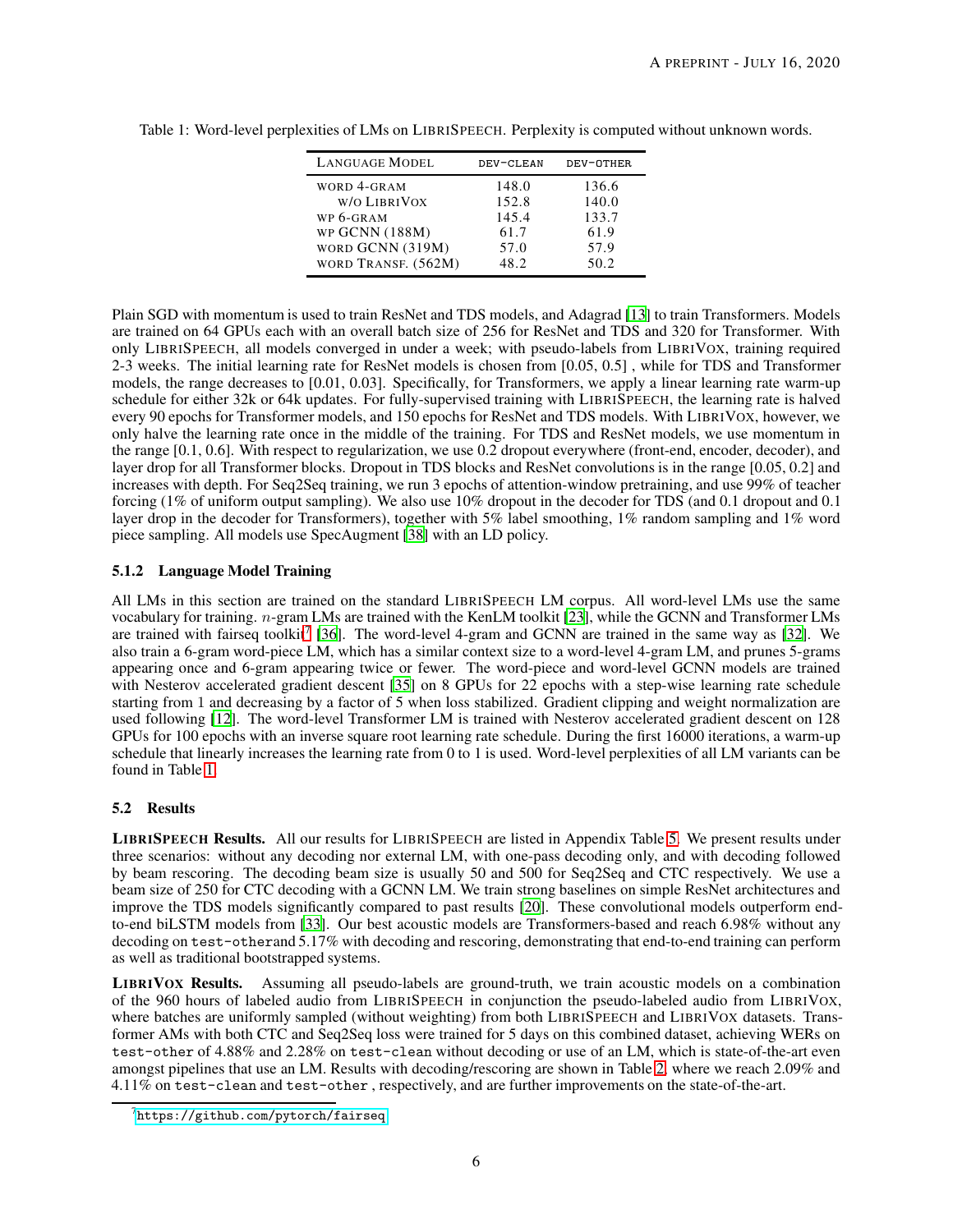| AΜ                           | LM                  |                       |                     | DEV          |              | <b>TEST</b>  |              |
|------------------------------|---------------------|-----------------------|---------------------|--------------|--------------|--------------|--------------|
| TYPE                         | <b>LEXICON</b>      | TYPE                  | <b>LEXICON</b>      | <b>CLEAN</b> | <b>OTHER</b> | <b>CLEAN</b> | <b>OTHER</b> |
| FULLY CONV. [54]             | <b>LETTER</b>       | <b>GCNN</b>           | <b>WORD</b>         | 3.1          | 9.9          | 3.3          | 10.5         |
| CONV. TRANSF. [34]           | 5 <sub>K</sub> WP   |                       |                     | 4.8          | 12.7         | 4.7          | 12.9         |
| TDS CONV. [20]               | 10 <sub>K</sub> WP  | <b>GCNN</b>           |                     | 5.0          | 14.5         | 5.4          | 15.6         |
| <b>DECODING</b>              | <b>10K WP</b>       | <b>GCNN</b>           | 10K WP              | 3.0          | 8.9          | 3.3          | 9.8          |
| LAS [38]                     | <b>16K WP</b>       |                       |                     |              |              | 2.8          | 6.8          |
| <b>DECODING</b>              | <b>16K WP</b>       | <b>RNN</b>            | 16 <sub>K</sub> WP  |              |              | 2.5          | 5.8          |
| $BILSTM + ATTN.$ [33]        | 10 <sub>K</sub> BPE |                       |                     | 4.3          | 12.9         | 4.4          | 13.5         |
| + TRANSF, DECODING           | 10 <sub>K</sub> BPE | TRANSF.               | 10 <sub>K</sub> BPE | 2.6          | 8.4          | 2.8          | 9.3          |
| HMM/BILSTM [33]              | $12K$ CDP           | 4GRAM+LSTM            | <b>WORD</b>         | 2.2          | 5.1          | 2.6          | 5.5          |
| + TRANSF. RESCORING          | $12K$ CDP           | $+$ TRANSF.           | <b>WORD</b>         | 1.9          | 4.5          | 2.3          | 5.0          |
| TRANSFORMERS [28]            | <b>BPE</b>          | <b>RNN</b>            | <b>WORD</b>         | 2.2          | 5.6          | 2.6          | 5.7          |
| CONV. TRANSF. [19]           | <b>6K TRIPHONES</b> | 3GRAM, RESCORED       | WORD                | 1.8          | 5.8          | 2.2          | 5.7          |
|                              |                     | $+ T DNN + LSTM$      |                     |              |              |              |              |
| CONV. TRANSF. [51]           | <b>CHENONES</b>     | 4GRAM                 | <b>WORD</b>         |              |              | 2.60         | 5.59         |
| + TRANSE, RESCORING          | <b>CHENONES</b>     | TRANSF.               | <b>WORD</b>         |              |              | 2.26         | 4.85         |
| TRANSF. (270M) - LIBRISPEECH | <b>10K WP</b>       |                       |                     | 2.54         | 6.67         | 2.89         | 6.98         |
| + DECODING/RESCORING         | <b>10K WP</b>       | <b>GCNN + TRANSF.</b> | <b>WORD</b>         | 2.10         | 4.79         | 2.33         | 5.17         |
| TRANSF. $(296M)$ – LIBRIVOX  | <b>10K WP</b>       |                       |                     | 2.12         | 4.59         | 2.28         | 4.88         |
| + DECODING/RESCORING         | 10 <sub>K</sub> WP  | <b>GCNN + TRANSF.</b> | WORD                | 2.00         | 3.65         | 2.09         | 4.11         |

<span id="page-6-0"></span>Table 2: WERs on LIBRISPEECH development and test sets. Our best results are shown in the bottom section (with the number of parameters), and are both trained with Seq2Seq loss. Full results can be found in Appendix Table [5.](#page-12-0)

<span id="page-6-1"></span>Table 3: WERs of a Transformer AM architecture outlined in section [2.1](#page-2-0) trained with Seq2Seq loss on LIB-RISPEECH with different amounts of pseudo-labeled audio from LIBRIVOX.

| <b>TRAINING DATASET</b><br>(HOURS) | DEV-CLEAN    | DEV-OTHER    |
|------------------------------------|--------------|--------------|
| LS ONLY                            | 2.54         | 6.67         |
| $LS + 1K LV$<br>$LS + 3K LV$       | 2.35<br>2.21 | 5.56<br>5.16 |
| $LS + 10K LV$                      | 2.11         | 4.95         |
| $LS + 53.8K LV$                    | 2.11         | 4.59         |

### <span id="page-6-2"></span>5.3 Ablations

Varying the amount of unlabeled audio. In this study, we train on several different randomly-selected subsets of pseudo-labels from the original collection generated as described in Section [3.](#page-3-4) Results are given in Table [3.](#page-6-1) Increasing the amount of pseudo-labels strictly improves performance. The listed 53.8k hour result is using the fully-prepared dataset as outlined in Section [3.1.](#page-3-5) WERs given are without decoding after 800k iterations of training.

Generating pseudo-labels with an LM containing overlapping text. As discussed in Section [3.1,](#page-3-5) using an LM to generate pseudo-labels that was trained with a corpus that includes ground truth text from unlabeled audio introduces an overlap that may unrealistically improve the quality of pseudo-labels. We show that the effect of using an LM trained with a small amount of overlapping text to generate pseudo-labels has only a small effect on the performance of models trained on those pseudo-labels.

Table [4](#page-7-0) contains results for Transformer AMs with both CTC and Seq2Seq loss as described in [2.1](#page-2-0) trained on pseudolabels generated with a decoding step that uses an LM trained on an overlapping versus non-overlapping corpus. The models used are of the same architecture as described in Section [2.1.](#page-2-0) There is a small improvement in dev-other performance for pseudo-labels generated from an overlapping LM, but both models generalize very similarly.

Training on pseudo-labels only. Models trained on LIBRIVOX pseudo-labels alone outperform models trained on LIBRISPEECH. As outlined in Section [5,](#page-4-2) all acoustic models are trained on a combination of LIBRISPEECH and pseudo-labeled LIBRIVOX audio. In this setup, it is difficult to disambiguate the importance of the pseudo-labeled audio compared to supervised data from LIBRISPEECH. To test the quality of pseudo-labels in isolation, we trained a CTC-based Transformer model similar to that described in Section [2.1](#page-2-0) to compare directly with the CTC-based transformer AM used to generate the pseudo-labels described in Section [3.](#page-3-4) We compare the resulting AM-only performance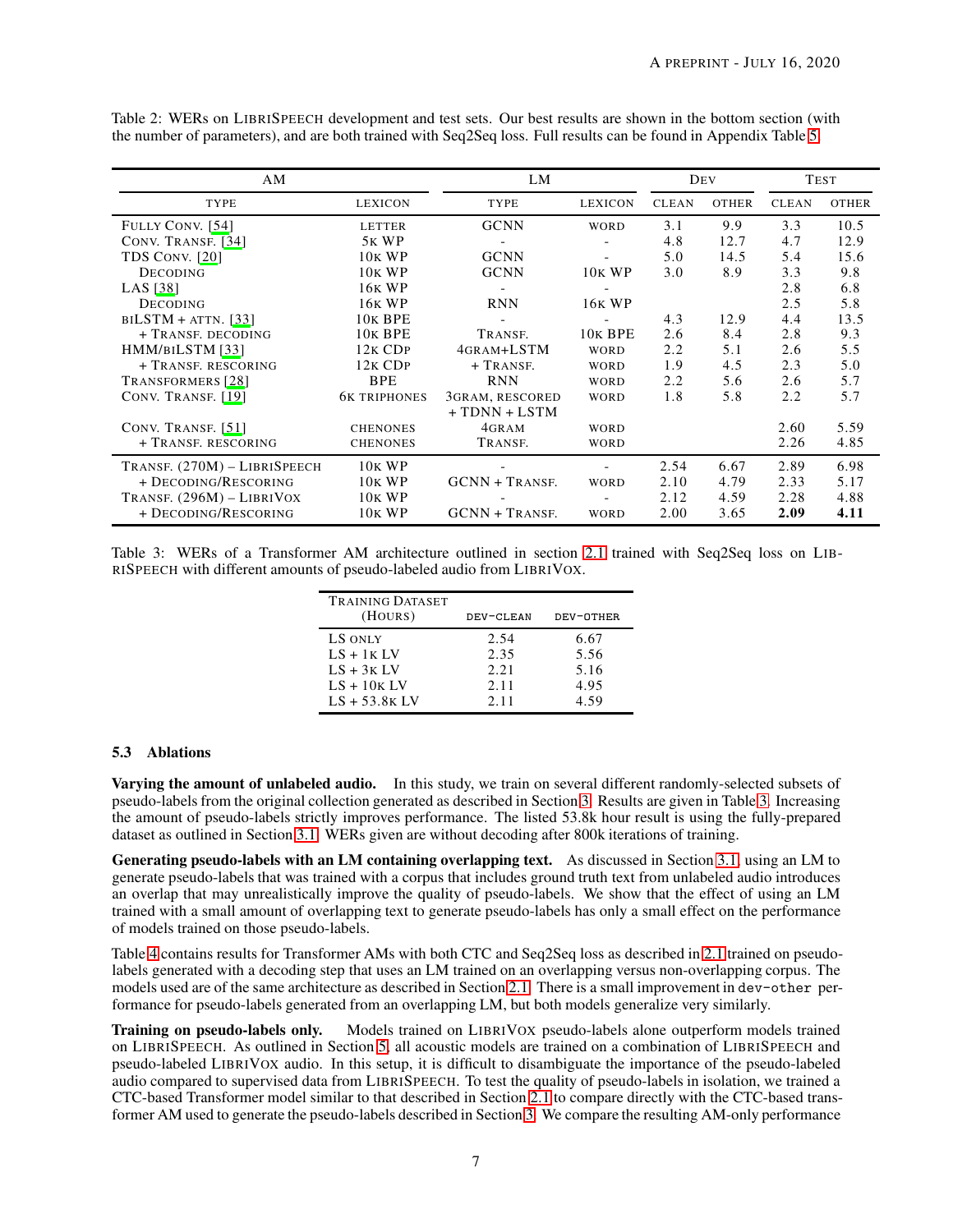<span id="page-7-0"></span>Table 4: WERs of a Transformer AM when trained with pseudo-labels generated with a decoder integrating an LM that contains overlapping text with unlabeled audio versus an LM with no overlap. Results are shown after decoding with the word 4-gram language model described in Section [2.2.](#page-2-1)

| <b>MODEL</b> | <b>OVERLAP</b> | DEV-OTHER | TEST-OTHER |
|--------------|----------------|-----------|------------|
| TRANS, S2S   | Nο             | 4.58      | 4.90       |
|              | <b>YES</b>     | 4.51      | 4.87       |
| TRANS, CTC   | Nο             | 4.92      | 5.47       |
|              | <b>YES</b>     | 4.80      | 5.33       |

on the LIBRISPEECH development sets. Without decoding, the resulting LIBRIVOX pseudo-label-only model achieves WERs of 2.38% and 5.43% on dev-clean and dev-other respectively, which improves over the LIBRISPEECH-only baseline's 2.99% and 7.31%, respectively. The volume, quality, and diversity of the generated pseudo-labels alone are sufficient to generate superior results as compared to a model trained only on LIBRISPEECH. The model trained on LIBRISPEECH and LIBRIVOX pseudo-labels achieves an improved 2.28% and 4.99% on dev-clean and dev-other, respectively.

# <span id="page-7-2"></span>5.4 End-to-End Acoustic Models Learn a Language Model: Removing the LM from ASR

In the sections that follow, we show two results. We first give a simple experimental framework to demonstrate that acoustic models trained on speech learn nontrivial language models, and that training on additional audio facilitates learning better acoustic representations. We then show that with a large collection of pseudo-labeled audio, welltrained acoustic models no longer benefit much from decoding with an external language model in most cases.

AMs learning LM: transcribing shuffled audio. The language modeling properties of end-to-end acoustic models are briefly discussed in [\[4](#page-9-7)], where an AM trained with CTC is shown to learn an implicit language model based on its predicted posteriors for words with multiple spelling variants. Still other results show that fusing an LM with an AM during training can improve performance [\[46,](#page-11-14) [7](#page-9-8), [52](#page-11-15)]. These previous works use RNN-based acoustic models, which possess infinite receptive fields and processes most or all of an input utterance during a single forward pass. We show that modern convolutional architectures have large receptive fields and also condition on internal word representations learned directly from audio.

If an AM learns a robust LM, the acoustic model will less effectively predict utterances of high underlying wordperplexity; the model will rely on its acoustic representations to predict words without context, providing a good proxy for the quality of its learned acoustic representations. In the experiments that follow, we introduce a simple

<span id="page-7-1"></span>Figure 2: dev-other WERs without decoding across acoustic models and loss functions for original and shuffled versions of dev-other across three settings. Each plot uses the following original and shuffled audio: *Left*: original and shuffled dev-other audio segmented using ASG. *Middle*: audio generated by TTS vocoder for the original and shuffled transcriptions from dev-other. *Right*: original and shuffled audio for a subset of dev-other recorded by the paper's authors.

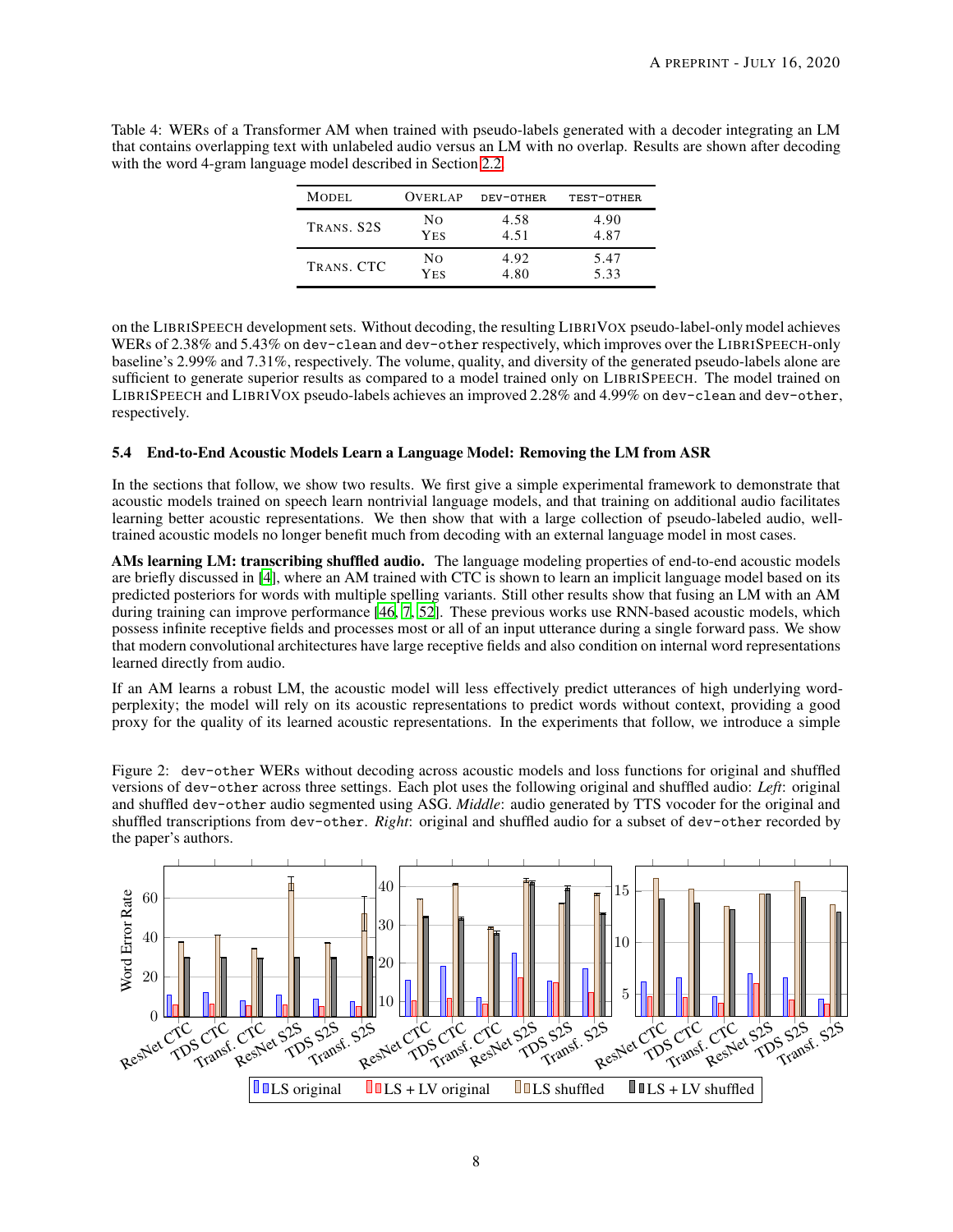<span id="page-8-2"></span>Figure 3: WER on dev-other for models trained on LIBRISPEECH and LIBRISPEECH + LIBRIVOX after decoding with and without the 4-gram LM described in Section [2.2.](#page-2-1) The gain from LM beam-search decoding for models trained on LIBRIVOX is much smaller compared to that for models trained on LIBRISPEECH.



"shuffled transcription" task in which models transcribe LIBRISPEECH dev-other with utterances corresponding to both unshuffled and shuffled transcriptions. Experiments are performed in three audio settings to eliminate bias when scrambling words. First, with a TTS model, unshuffled and shuffled sentences are forwarded through a WaveRNN vocoder [\[27\]](#page-10-16) trained on the LJSpeech dataset<sup>[8](#page-8-0)</sup> using the Mozilla TTS toolkit<sup>[9](#page-8-1)</sup>. In the second setting, audio is segmented at the word level using a convolutional stride 2 letter-based AM trained with ASG loss [\[8\]](#page-9-5), then re-spliced together in the given shuffled order. Finally, the paper's authors recorded unshuffled and shuffled utterances from a subset of dev-other.

Figure [2](#page-7-1) contains the WERs across audio settings on dev-other without decoding. Both CTC and Seq2Seq models perform poorly across the board on shuffled audio which is expected. As soon as we are interested not in the absolute WER values but in the relative WER values across models / losses / datasets, the main outcome from Figure [2](#page-7-1) is that AMs trained with LIBRIVOX pseudo-labels are able to learn better acoustic representations which improve performance on shuffled inputs for which their internal LMs is not predictive. Full results can be found in Appendix Table [9.](#page-15-0)

With enough unlabeled audio, decoding with an LM doesn't improve performance. The importance of the language model to the success of the pseudo-labeling is known; [\[25\]](#page-10-2) show that in the end-to-end setting, as the quality of the language model used to generate the pseudo-label decreases even marginally, the quality of the model trained on the resulting pseudo-labels decreases. In what follows, we show that through the self-training procedure, decoding an acoustic model trained on LIBRIVOX pseudo-labels generated with the help of a language model gives very small improvements compared to models trained only on LIBRISPEECH.

Results are shown in Figure [3.](#page-8-2) We use a beam-search decoding procedure without an LM ("Zero-LM") to disambiguate the effect of beam search on WER, and evaluate on dev-other to provide a better lower bound for how much decoding with the LM can improve performance (decoder parameters are also optimized on dev-other ). The models for which results are shown are trained on pseudo-labels from LIBRIVOX generated with an n-gram language model without an overlapping text corpus (see the ablation in Sections [5.3](#page-6-2) and [2.2\)](#page-2-1). Decoding with the LM gives little to no gain for models trained on LIBRISPEECH + LIBRIVOX and a much more significant gain for those models trained only on LIBRISPEECH, suggesting information from the 4-gram LM used to generate pseudo-labels on LIBRIVOX has thoroughly diffused into AMs trained with those labels. Full results can be found Appendix in Table [5.](#page-12-0)

# 6 Related Work

Deep neural networks were reintroduced in ASR with HMMs [\[24\]](#page-10-17), and many of state-of-the-art models still rely on force alignment [\[18](#page-10-18), [33](#page-10-12), [28](#page-10-14)]. Nonetheless, there have been increasingly competitive end-to-end results trained with CTC [\[15,](#page-10-19) [1](#page-9-9)], ASG [\[8,](#page-9-5) [54\]](#page-11-10), LF-MMI [\[17\]](#page-10-20), sequence-to-sequence [\[4,](#page-9-7) [5](#page-9-10)], transduction [\[41,](#page-11-2) [22\]](#page-10-21), and differentiable decoding [\[9\]](#page-9-11). *Listen Attend and Spell* [\[4\]](#page-9-7) is a family of end-to-end models based on biLSTMs which achieved stateof-the-art results with improved regularization through data augmentation [\[38\]](#page-11-12); we consequently use SpecAugment in all of our experiments. Seq2Seq models are not limited to RNNs; time-depth separable convolutions also give strong results [\[20\]](#page-10-6). Our best models are transformer-based, as [\[33](#page-10-12), [28\]](#page-10-14), which give good results in Seq2Seq settings even

<sup>8</sup> <https://keithito.com/LJ-Speech-Dataset/>

<span id="page-8-1"></span><span id="page-8-0"></span><sup>&</sup>lt;sup>9</sup><https://github.com/mozilla/TTS>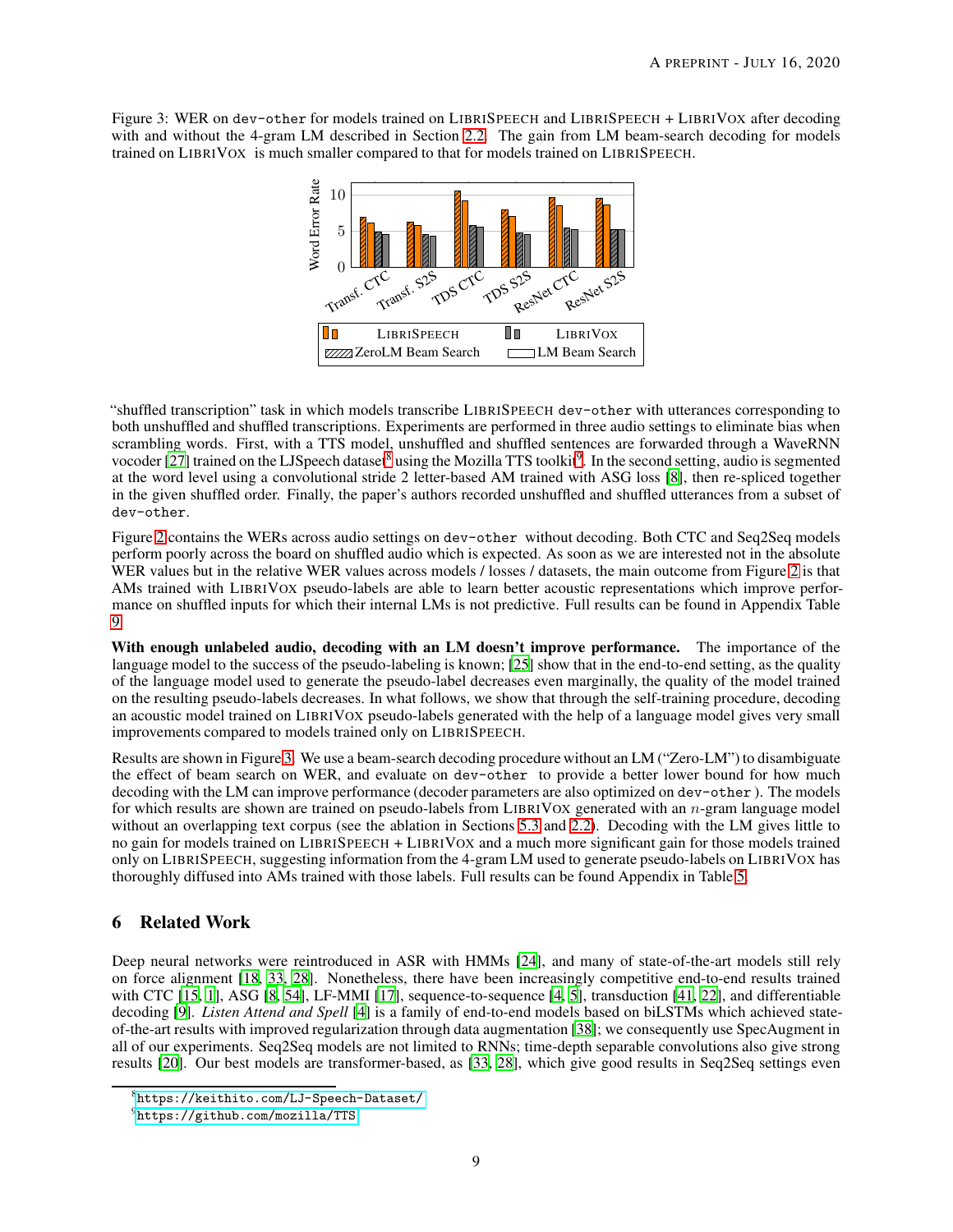without external LMs [\[34\]](#page-10-13). In ASR, semi-supervised pseudo-label-style self-training has been explored generally in end-to-end settings in [\[45](#page-11-16), [30,](#page-10-22) [25\]](#page-10-2) for both low-resource [\[49,](#page-11-1) [11\]](#page-9-12) and large-scale [\[40\]](#page-11-17) setups.

# 7 Discussion

We presented state-of-the-art results on LIBRISPEECH with end-to-end methods. While allowing for lexicon-free decoding, the 10k word-piece tokens used during training limit the amount of striding we can use in our model architectures and can be replaced by AMs outputting words with an arbitrary lexicon [\[10\]](#page-9-13). As relative WER gains due to language models shrink (from  $\approx$ 20% relative-WER without LIBRIVOX to  $\approx$ 10% with, for GCNN decoding), and as we showed that AMs learn LM-level information, differentiable decoding [\[9\]](#page-9-11) is a possible avenue for single-stage AM + LM joint training.

We show the effectiveness of a simple pipeline that does not require many training steps. In light of our semi-supervised results without decoding or an LM, we think Seq2Seq/CTC losses, transducers, and differentiable decoding are viable methods to achieve end-to-end state-of-the-art results, without external LMs, through semi-supervised learning.

### 8 Acknowledgements

We would like to thank Steven Garan for audio recordings of shuffled sentences from LIBRISPEECH dev-other.

### References

- <span id="page-9-9"></span>[1] Amodei, D., Ananthanarayanan, S., Anubhai, R., et al. Deep speech 2: End-to-end speech recognition in english and mandarin. In *International conference on machine learning*, pp. 173–182, 2016.
- <span id="page-9-1"></span>[2] Ba, J. L., Kiros, J. R., and Hinton, G. E. Layer normalization. *arXiv preprint arXiv:1607.06450*, 2016.
- <span id="page-9-4"></span>[3] Baevski, A. and Auli, M. Adaptive input representations for neural language modeling. In *International Conference on Learning Representations*, 2019. URL <https://openreview.net/forum?id=ByxZX20qFQ>.
- <span id="page-9-7"></span>[4] Chan, W., Jaitly, N., Le, Q. V., and Vinyals, O. Listen, attend and spell: A neural network for large vocabulary conversational speech recognition. In *ICASSP*, 2016.
- <span id="page-9-10"></span>[5] Chiu, C.-C., Sainath, T., Wu, Y., et al. State-of-the-art speech recognition with sequence-to-sequence models. *ICASSP*, 2018.
- <span id="page-9-0"></span>[6] Chiu, C.-C., Sainath, T. N., Wu, Y., Prabhavalkar, R., Nguyen, P., Chen, Z., Kannan, A., Weiss, R. J., Rao, K., Gonina, E., et al. State-of-the-art speech recognition with sequence-to-sequence models. In *2018 IEEE International Conference on Acoustics, Speech and Signal Processing (ICASSP)*, pp. 4774–4778. IEEE, 2018.
- <span id="page-9-8"></span>[7] Chorowski, J. and Jaitly, N. Towards better decoding and language model integration in sequence to sequence models. *arXiv preprint arXiv:1612.02695*, 2016.
- <span id="page-9-5"></span>[8] Collobert, R., Puhrsch, C., and Synnaeve, G. Wav2letter: an end-to-end convnet-based speech recognition system. *arXiv preprint arXiv:1609.03193*, 2016.
- <span id="page-9-11"></span>[9] Collobert, R., Hannun, A., and Synnaeve, G. A fully differentiable beam search decoder. In *ICML*, pp. 1341– 1350, 2019. URL <https://proceedings.mlr.press/v97/collobert19a.html>.
- <span id="page-9-13"></span>[10] Collobert, R., Hannun, A., and Synnaeve, G. Word-level speech recognition with a dynamic lexicon. *arXiv preprint arXiv:1906.04323*, 2019.
- <span id="page-9-12"></span>[11] Cui, J., Kingsbury, B., Ramabhadran, B., Saon, G., Sercu, T., Audhkhasi, K., Sethy, A., Nussbaum-Thom, M., and Rosenberg, A. Knowledge distillation across ensembles of multilingual models for low-resource languages. 2017.
- <span id="page-9-2"></span>[12] Dauphin, Y. N., Fan, A., Auli, M., and Grangier, D. Language modeling with gated convolutional networks. In *Proceedings of the 34th International Conference on Machine Learning - Volume 70*, ICML'17, pp. 933–941. JMLR.org, 2017.
- <span id="page-9-6"></span>[13] Duchi, J., Hazan, E., and Singer, Y. Adaptive subgradient methods for online learning and stochastic optimization. *Journal of machine learning research*, 12(Jul):2121–2159, 2011.
- <span id="page-9-3"></span>[14] Fan, A., Grave, E., and Joulin, A. Reducing transformer depth on demand with structured dropout. *arXiv preprint arXiv:1909.11556*, 2019.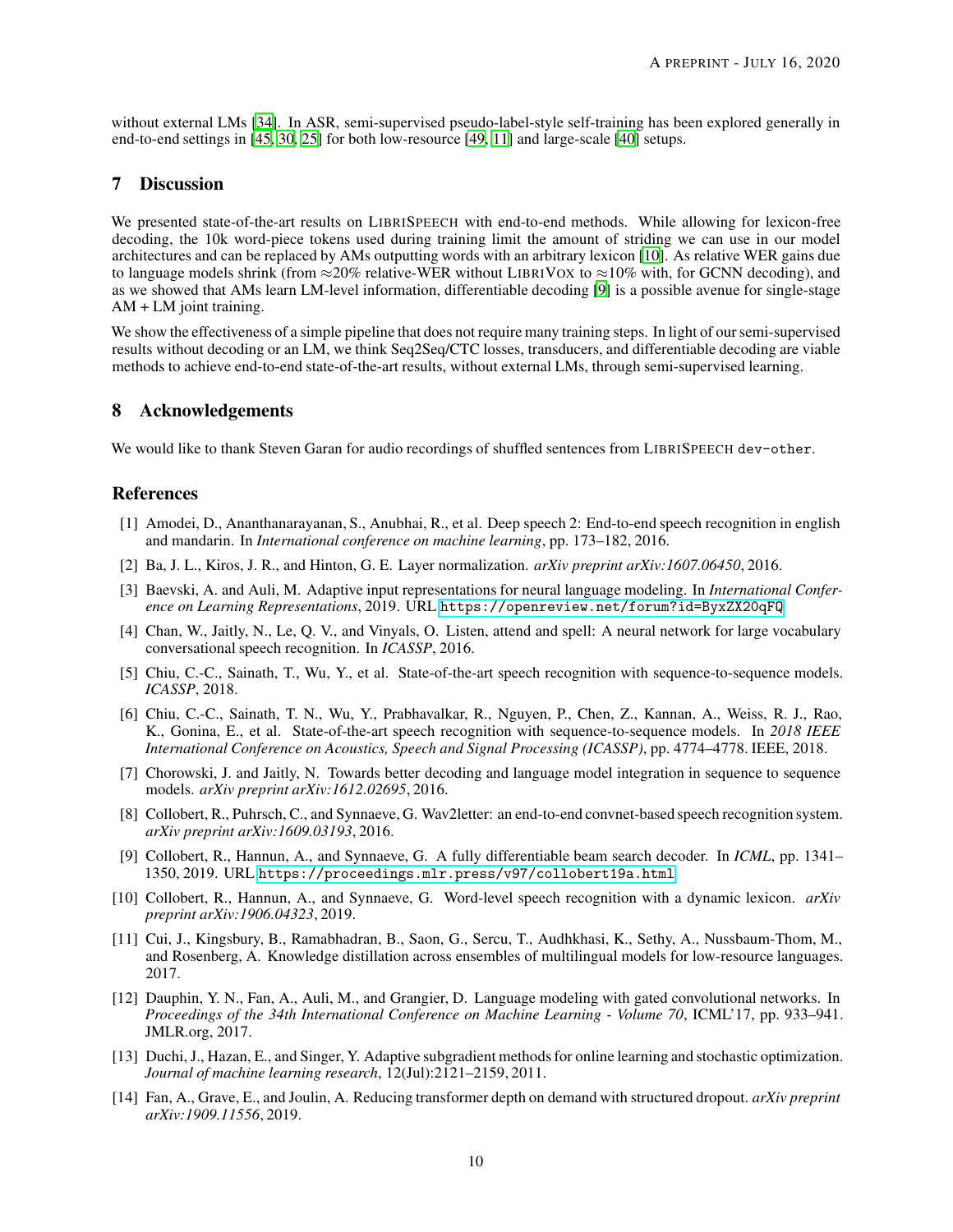- <span id="page-10-19"></span>[15] Graves, A. and Jaitly, N. Towards end-to-end speech recognition with recurrent neural networks. In *Proceedings of the 31st International Conference on International Conference on Machine Learning - Volume 32*, ICML'14, pp. II–1764–II–1772. JMLR.org, 2014. URL <https://dl.acm.org/citation.cfm?id=3044805.3045089>.
- <span id="page-10-1"></span>[16] Graves, A., Fernández, S., Gomez, F., and Schmidhuber, J. Connectionist temporal classification: labelling unsegmented sequence data with recurrent neural networks. In *Proceedings of the 23rd international conference on Machine learning*, pp. 369–376, 2006.
- <span id="page-10-20"></span>[17] Hadian, H., Sameti, H., Povey, D., and Khudanpur, S. End-to-end speech recognition using lattice-free mmi. In *Interspeech*, pp. 12–16, 2018.
- <span id="page-10-18"></span>[18] Han, K. J., Chandrashekaran, A., et al. The capio 2017 conversational speech recognition system, 2017.
- <span id="page-10-15"></span>[19] Han, K. J., Prieto, R., Wu, K., and Ma, T. State-of-the-art speech recognition using multi-stream self-attention with dilated 1d convolutions, 2019.
- <span id="page-10-6"></span>[20] Hannun, A., Lee, A., Xu, Q., and Collobert, R. Sequence-to-sequence speech recognition with time-depth separable convolutions. *Interspeech 2019*, Sep 2019. doi: 10.21437/interspeech.2019-2460.
- <span id="page-10-4"></span>[21] He, K., Zhang, X., Ren, S., and Sun, J. Deep residual learning for image recognition. In *Computer Vision and Pattern Recognition (CVPR)*, 2016.
- <span id="page-10-21"></span>[22] He, Y., Sainath, T. N., Prabhavalkar, R., et al. Streaming end-to-end speech recognition for mobile devices. *ICASSP 2019 - 2019 IEEE International Conference on Acoustics, Speech and Signal Processing (ICASSP)*, May 2019. doi: 10.1109/icassp.2019.8682336.
- <span id="page-10-8"></span>[23] Heafield, K. Kenlm: Faster and smaller language model queries. In *Proceedings of the sixth workshop on statistical machine translation*, pp. 187–197. Association for Computational Linguistics, 2011.
- <span id="page-10-17"></span>[24] Hinton, G., Deng, L., Yu, D., Dahl, G., rahman Mohamed, A., Jaitly, N., Senior, A., Vanhoucke, V., Nguyen, P., Sainath, T., and Kingsbury, B. Deep neural networks for acoustic modeling in speech recognition. *Signal Processing Magazine*, 2012.
- <span id="page-10-2"></span>[25] Kahn, J., Lee, A., and Hannun, A. Self-training for end-to-end speech recognition. *arXiv preprint arXiv:1909.09116*, 2019.
- <span id="page-10-7"></span>[26] Kahn, J., Rivire, M., Zheng, W., Kharitonov, E., Xu, Q., Mazar, P., Karadayi, J., Liptchinsky, V., Collobert, R., Fuegen, C., Likhomanenko, T., Synnaeve, G., Joulin, A., Mohamed, A., and Dupoux, E. Libri-light: A benchmark for asr with limited or no supervision, 2019.
- <span id="page-10-16"></span>[27] Kalchbrenner, N., Elsen, E., Simonyan, K., Noury, S., Casagrande, N., Lockhart, E., Stimberg, F., Oord, A. v. d., Dieleman, S., and Kavukcuoglu, K. Efficient neural audio synthesis. *arXiv preprint arXiv:1802.08435*, 2018.
- <span id="page-10-14"></span>[28] Karita, S., Chen, N., Hayashi, T., et al. A comparative study on transformer vs rnn in speech applications, 2019.
- <span id="page-10-3"></span>[29] Kudo, T. and Richardson, J. Sentencepiece: A simple and language independent subword tokenizer and detokenizer for neural text processing. *arXiv preprint arXiv:1808.06226*, 2018.
- <span id="page-10-22"></span>[30] Li, B., Sainath, T. N., Pang, R., and Wu, Z. Semi-supervised training for end-to-end models via weak distillation. In *ICASSP 2019-2019 IEEE International Conference on Acoustics, Speech and Signal Processing (ICASSP)*, pp. 2837–2841. IEEE, 2019.
- <span id="page-10-5"></span>[31] Li, J., Lavrukhin, V., Ginsburg, B., Leary, R., Kuchaiev, O., Cohen, J. M., Nguyen, H., and Gadde, R. T. Jasper: An end-to-end convolutional neural acoustic model. In *Interspeech*, 2019.
- <span id="page-10-9"></span>[32] Likhomanenko, T., Synnaeve, G., and Collobert, R. Who needs words? lexicon-free speech recognition. *arXiv preprint arXiv:1904.04479*, 2019.
- <span id="page-10-12"></span>[33] Lscher, C., Beck, E., Irie, K., et al. Rwth asr systems for librispeech: Hybrid vs attention. *Interspeech 2019*, Sep 2019. doi: 10.21437/interspeech.2019-1780.
- <span id="page-10-13"></span>[34] Mohamed, A., Okhonko, D., and Zettlemoyer, L. Transformers with convolutional context for asr, 2019.
- <span id="page-10-11"></span>[35] Nesterov, Y. A method for unconstrained convex minimization problem with the rate of convergence O (1/k<sup> $\hat{ }$ </sup> 2). In *Doklady AN USSR*, volume 269, pp. 543–547, 1983.
- <span id="page-10-10"></span>[36] Ott, M., Edunov, S., Baevski, A., Fan, A., Gross, S., Ng, N., Grangier, D., and Auli, M. fairseq: A fast, extensible toolkit for sequence modeling. In *Proceedings of NAACL-HLT 2019: Demonstrations*, 2019.
- <span id="page-10-0"></span>[37] Panayotov, V., Chen, G., Povey, D., and Khudanpur, S. Librispeech: an ASR corpus based on public domain audio books. In *Acoustics, Speech and Signal Processing (ICASSP), 2015 IEEE International Conference on*, pp. 5206–5210. IEEE, 2015.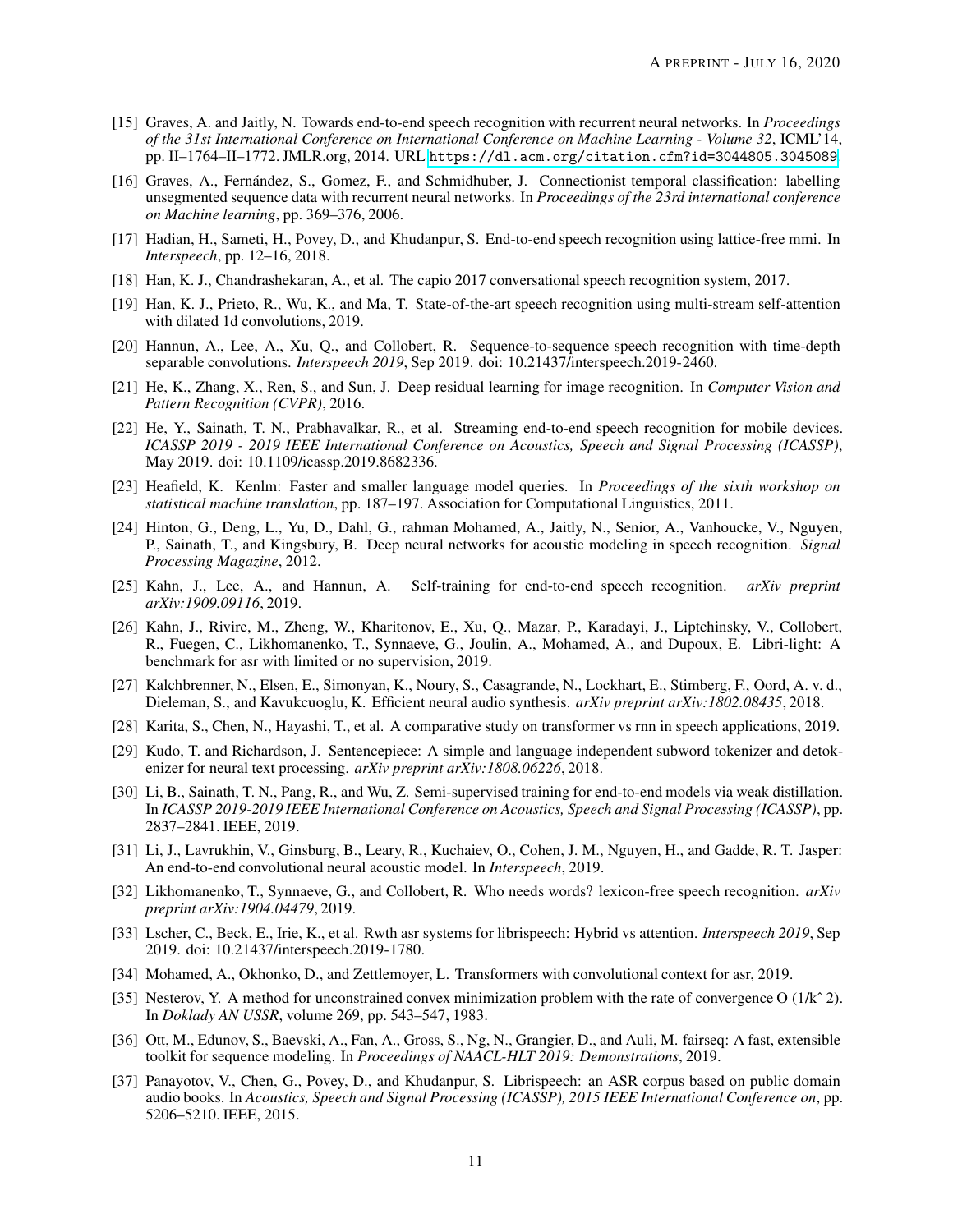- <span id="page-11-12"></span>[38] Park, D. S., Chan, W., Zhang, Y., et al. Specaugment: A simple data augmentation method for automatic speech recognition. *Interspeech 2019*, Sep 2019. doi: 10.21437/interspeech.2019-2680.
- <span id="page-11-11"></span>[39] Park, J., Boo, Y., Choi, I., Shin, S., and Sung, W. Fully neural network based speech recognition on mobile and embedded devices. In *Advances in Neural Information Processing Systems*, pp. 10620–10630, 2018.
- <span id="page-11-17"></span>[40] Parthasarathi, S. H. K. and Strom, N. Lessons from building acoustic models with a million hours of speech. In *2019 IEEE International Conference on Acoustics, Speech and Signal Processing (ICASSP)*, pp. 6670–6674. IEEE, 2019.
- <span id="page-11-2"></span>[41] Prabhavalkar, R., Rao, K., Sainath, T. N., et al. A comparison of sequence-to-sequence models for speech recognition. In *Interspeech*, pp. 939–943, 2017.
- <span id="page-11-9"></span>[42] Pratap, V., Hannun, A., Xu, Q., et al. wav2letter++: The fastest open-source speech recognition system. *arXiv preprint arXiv:1812.07625*, 2018.
- <span id="page-11-6"></span>[43] Saon, G., Kurata, G., Sercu, T., Audhkhasi, K., Thomas, S., Dimitriadis, D., Cui, X., Ramabhadran, B., Picheny, M., Lim, L.-L., Roomi, B., and Hall, P. English conversational telephone speech recognition by humans and machines. In *Interspeech*, pp. 132–136, 2017.
- <span id="page-11-4"></span>[44] Schuster, M. and Nakajima, K. Japanese and korean voice search. In *International Conference on Acoustics, Speech and Signal Processing*, pp. 5149–5152, 2012.
- <span id="page-11-16"></span>[45] Soltau, H., Liao, H., and Sak, H. Neural speech recognizer: Acoustic-to-word lstm model for large vocabulary speech recognition. *arXiv preprint arXiv:1610.09975*, 2016.
- <span id="page-11-14"></span>[46] Sriram, A., Jun, H., Satheesh, S., and Coates, A. Cold fusion: Training seq2seq models together with language models. *arXiv preprint arXiv:1708.06426*, 2017.
- <span id="page-11-0"></span>[47] Sutskever, I., Vinyals, O., and Le, Q. V. Sequence to sequence learning with neural networks. In *Advances in neural information processing systems*, pp. 3104–3112, 2014.
- <span id="page-11-8"></span>[48] Vaswani, A., Shazeer, N., Parmar, N., et al. Attention is all you need. In *Adv. NIPS*, 2017.
- <span id="page-11-1"></span>[49] Veselỳ, K., Burget, L., and Cernockỳ, J. Semi-supervised DNN training with word selection for ASR. In *Interspeech*, pp. 3687–3691, 2017.
- <span id="page-11-7"></span>[50] Wang, Y., Deng, X., Pu, S., and Huang, Z. Residual convolutional ctc networks for automatic speech recognition. *arXiv preprint arXiv:1702.07793*, 2017.
- <span id="page-11-13"></span>[51] Wang, Y., Mohamed, A., Le, D., Liu, C., Xiao, A., Mahadeokar, J., Huang, H., Tjandra, A., Zhang, X., Zhang, F., Fuegen, C., Zweig, G., and Seltzer, M. L. Transformer-based acoustic modeling for hybrid speech recognition, 2019.
- <span id="page-11-15"></span>[52] Wu, Y., Schuster, M., Chen, Z., Le, Q. V., Norouzi, M., Macherey, W., Krikun, M., Cao, Y., Gao, Q., Macherey, K., et al. Google's neural machine translation system: Bridging the gap between human and machine translation. *arXiv preprint arXiv:1609.08144*, 2016.
- <span id="page-11-5"></span>[53] Xiong, W., Droppo, J., Huang, X., Seide, F., Seltzer, M., Stolcke, A., Yu, D., and G., Z. The microsoft 2016 conversational speech recognition system. In *ICASSP*, 2017.
- <span id="page-11-10"></span>[54] Zeghidour, N., Xu, Q., Liptchinsky, V., Usunier, N., et al. Fully convolutional speech recognition. *CoRR*, abs/1812.06864, 2018. URL <https://arxiv.org/abs/1812.06864>.
- <span id="page-11-3"></span>[55] Zhou, S., Dong, L., Xu, S., and Xu, B. A comparison of modeling units in sequence-to-sequence speech recognition with the transformer on mandarin chinese. In *International Conference on Neural Information Processing*, pp. 210–220. Springer, 2018.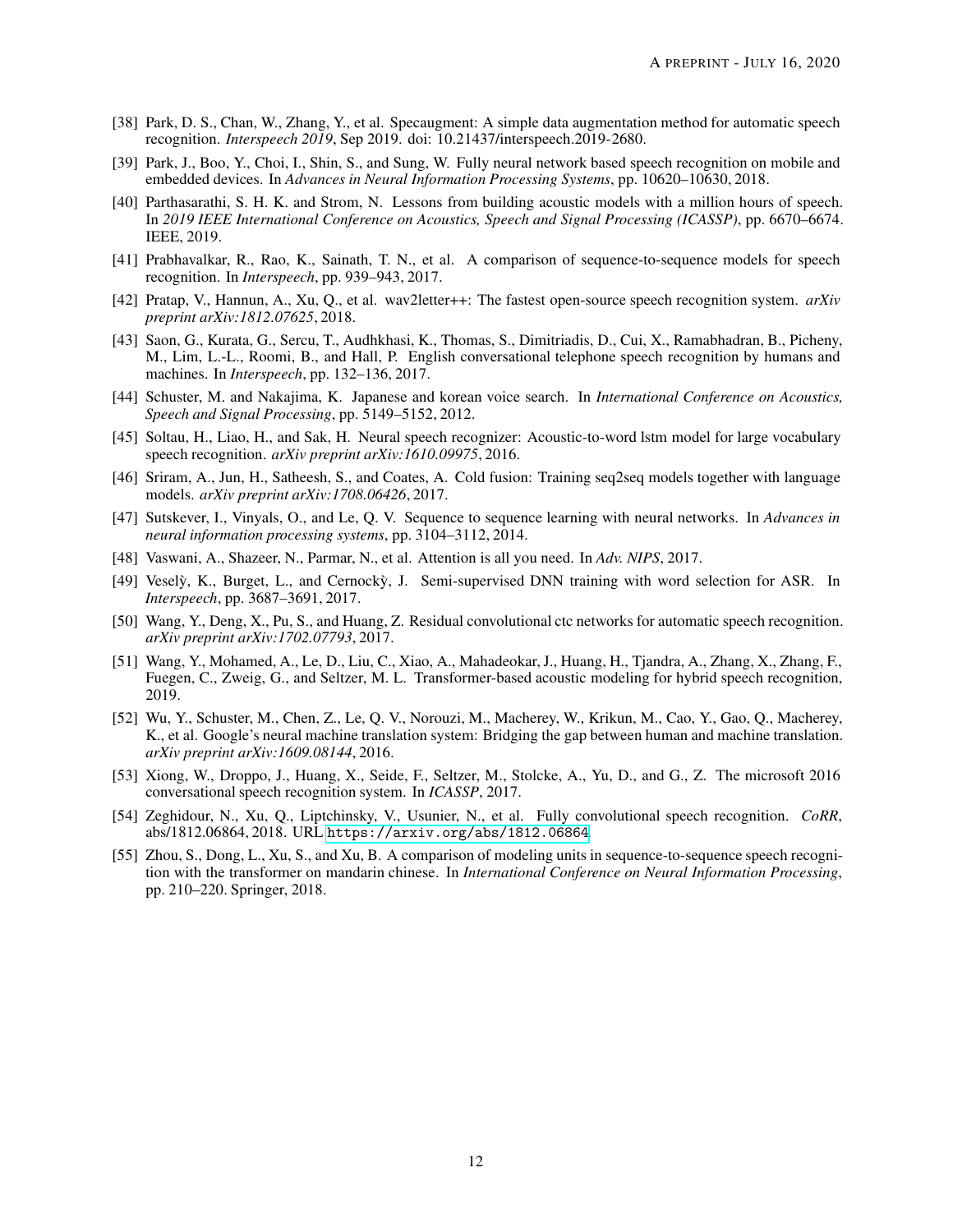<span id="page-12-0"></span>

| Table 5: Word error rates on LIBRISPEECH's development and test sets. Our models listed in the middle and bottom |  |  |  |  |
|------------------------------------------------------------------------------------------------------------------|--|--|--|--|
| blocks are trained with CTC and Seq2seq losses respectively.                                                     |  |  |  |  |

| AM                       |                    | LM                             |                          |              | DEV          |              | <b>TEST</b>  |
|--------------------------|--------------------|--------------------------------|--------------------------|--------------|--------------|--------------|--------------|
| TYPE                     | <b>LEXICON</b>     | TYPE                           | <b>LEXICON</b>           | <b>CLEAN</b> | <b>OTHER</b> | <b>CLEAN</b> | <b>OTHER</b> |
| <b>CTC</b>               |                    |                                |                          |              |              |              |              |
| RESNET (306M)            | 10 <sub>K</sub> WP |                                | $ \,$                    | 3.93         | 10.13        | 4.08         | 10.03        |
| DECODING                 |                    | ZEROLM                         | LEX                      | 3.76         | 9.7          | 4.07         | 9.77         |
| DECODING                 |                    | 4GRAM                          | WORD                     | 3.29         | 8.56         | 3.68         | 8.69         |
| DECODING                 |                    | <b>GCNN</b>                    | WORD                     | 2.99         | 7.50         | 3.28         | 7.53         |
| RESNET (500M) LIBRIVOX   | <b>10K WP</b>      | $\blacksquare$                 | $\overline{\phantom{a}}$ | 2.34         | 5.54         | 2.55         | 5.99         |
| DECODING                 |                    | ZEROLM                         | LEX                      | 2.37         | 5.45         | 2.73         | 5.96         |
| DECODING                 |                    | 4GRAM                          | <b>WORD</b>              | 2.34         | 5.23         | 2.68         | 5.75         |
| DECODING                 |                    | <b>GCNN</b>                    | WORD                     | 2.19         | 4.64         | 2.45         | 5.13         |
| TDS (200M)               | 10 <sub>K</sub> WP | $\overline{\phantom{a}}$       | $\sim 100$               | 4.22         | 11.16        | 4.63         | 11.16        |
| DECODING                 |                    | ZEROLM                         | LEX                      | 3.93         | 10.61        | 4.44         | 10.67        |
| DECODING                 |                    | 4GRAM                          | WORD                     | 3.49         | 9.18         | 3.98         | 9.53         |
| DECODING                 |                    | <b>GCNN</b>                    | WORD                     | 2.92         | 7.52         | 3.40         | 8.05         |
| TDS (500M) LIBRIVOX      | 10 <sub>K</sub> WP | $\mathcal{L}$                  | $\overline{\phantom{a}}$ | 2.44         | 5.70         | 2.66         | 6.11         |
| DECODING                 |                    | ZEROLM                         | LEX                      | 2.47         | 5.61         | 2.86         | 6.18         |
| DECODING                 |                    | 4GRAM                          | WORD                     | 2.44         | 5.33         | 2.81         | 5.91         |
| DECODING                 |                    | <b>GCNN</b>                    | WORD                     | 2.26         | 4.71         | 2.55         | 5.24         |
| <b>TRANSF.</b> (322M)    | <b>10K WP</b>      | $\equiv$                       | $\omega_{\rm{max}}$      | 2.99         | 7.31         | 3.09         | 7.40         |
| DECODING                 |                    | ZEROLM                         | LEX                      | 2.85         | 6.98         | 3.14         | 7.23         |
| DECODING                 |                    | 4GRAM                          | WORD                     | 2.63         | 6.20         | 2.86         | 6.72         |
| + RESCORING              |                    | <b>GCNN + TRANSF.</b>          | WORD                     | 2.18         | 4.90         | 2.44         | 5.36         |
| DECODING                 |                    | <b>GCNN</b>                    | WORD                     | 2.35         | 5.29         | 2.57         | 5.85         |
| + RESCORING              |                    | <b>GCNN + TRANSF.</b>          | WORD                     | 2.20         | 4.94         | 2.47         | 5.45         |
| TRANSF. (299M) LIBRIVOX  | <b>10K WP</b>      | $\equiv$                       | $\sim$                   | 2.28         | 5.00         | 2.39         | 5.35         |
| DECODING                 |                    | ZEROLM                         | LEX                      | 2.31<br>2.24 | 4.94         | 2.58         | 5.42<br>5.22 |
| DECODING<br>+ RESCORING  |                    | 4GRAM<br><b>GCNN + TRANSF.</b> | WORD                     | 1.99         | 4.59<br>3.91 | 2.52<br>2.28 | 4.50         |
| DECODING                 |                    | <b>GCNN</b>                    | WORD<br>WORD             | 2.09         | 4.27         | 2.41         | 4.79         |
| + RESCORING              |                    | <b>GCNN + TRANSF.</b>          | WORD                     | 2.01         | 3.95         | 2.31         | 4.54         |
|                          |                    |                                |                          |              |              |              |              |
| SEQ2SEQ<br>RESNET (389M) | <b>10K WP</b>      | $\overline{\phantom{a}}$       | $\overline{\phantom{a}}$ | 3.51         | 9.89         | 4.92         | 10.33        |
| DECODING                 |                    | ZEROLM                         | LEXFREE                  | 3.42         | 9.60         | 4.31         | 9.59         |
| DECODING                 |                    | 6GRAM                          | 10 <sub>K</sub> WP       | 3.05         | 8.69         | 3.88         | 8.88         |
| DECODING                 |                    | <b>GCNN</b>                    | 10 <sub>K</sub> WP       | 2.78         | 7.86         | 3.79         | 8.21         |
| RESNET (500M) LIBRIVOX   | 10 <sub>K</sub> WP | $\overline{\phantom{a}}$       |                          | 2.27         | 5.29         | 2.86         | 5.88         |
| DECODING                 |                    | ZEROLM                         | LEXFREE                  | 2.26         | 5.28         | 2.67         | 5.54         |
| DECODING                 |                    | 6GRAM                          | 10 <sub>K</sub> WP       | 2.29         | 5.25         | 2.69         | 5.62         |
| DECODING                 |                    | <b>GCNN</b>                    | 10KWP                    | 2.26         | 4.91         | 2.66         | 5.31         |
| TDS (190M)               | <b>10K WP</b>      |                                |                          | 3.20         | 8.20         | 3.43         | 8.30         |
| DECODING                 |                    | ZEROLM                         | <b>LEXFREE</b>           | 2.89         | 8.00         | 3.24         | 7.99         |
| DECODING                 |                    | 6GRAM                          | <b>10K WP</b>            | 2.76         | 7.01         | 3.18         | 7.16         |
| DECODING                 |                    | <b>GCNN</b>                    | <b>10K WP</b>            | 2.54         | 6.30         | 2.93         | 6.43         |
| TDS (500M) LIBRIVOX      | <b>10K WP</b>      | $\overline{\phantom{a}}$       | -                        | 2.17         | 4.78         | 2.37         | 5.15         |
| DECODING                 |                    | ZEROLM                         | LEXFREE                  | 2.20         | 4.80         | 2.38         | 5.11         |
| DECODING                 |                    | 6GRAM                          | 10 <sub>K</sub> WP       | 2.18         | 4.61         | 2.35         | 5.02         |
| DECODING                 |                    | <b>GCNN</b>                    | 10 <sub>K</sub> WP       | 2.08         | 4.21         | 2.24         | 4.61         |
| <b>TRANSF.</b> (270M)    | <b>10K WP</b>      |                                |                          | 2.54         | 6.67         | 2.89         | 6.98         |
| DECODING                 |                    | ZEROLM                         | LEXFREE                  | 2.49         | 6.32         | 2.75         | 6.58         |
| DECODING                 |                    | 6GRAM                          | <b>10K WP</b>            | 2.29         | 5.81         | 2.72         | 6.23         |
| + RESCORING              |                    | <b>GCNN + TRANSF.</b>          | <b>WORD</b>              | 2.13         | 5.00         | 2.51         | 5.47         |
| DECODING                 |                    | <b>GCNN</b>                    | 10 <sub>K</sub> WP       | 2.12         | 5.20         | 2.40         | 5.70         |
| + RESCORING              |                    | <b>GCNN + TRANSF.</b>          | WORD                     | 2.10         | 4.79         | 2.33         | 5.17         |
| TRANSF. (296M) LIBRIVOX  | <b>10K WP</b>      |                                | $\overline{a}$           | 2.12         | 4.59         | 2.28         | 4.88         |
| DECODING                 |                    | ZEROLM                         | LEXFREE                  | 2.10         | 4.53         | 2.27         | 4.80         |
| DECODING                 |                    | 6GRAM                          | 10 <sub>K</sub> WP       | 2.06         | 4.32         | 2.25         | 4.70         |
| + RESCORING              |                    | <b>GCNN + TRANSF.</b>          | WORD                     | 1.91         | 3.76         | 2.10         | 4.20         |
| DECODING                 |                    | <b>GCNN</b>                    | 10 <sub>K</sub> WP       | 1.97         | 3.95         | 2.17         | 4.37         |
| + RESCORING              |                    | <b>GCNN + TRANSF.</b>          | WORD                     | 2.00         | 3.65         | 2.09         | 4.11         |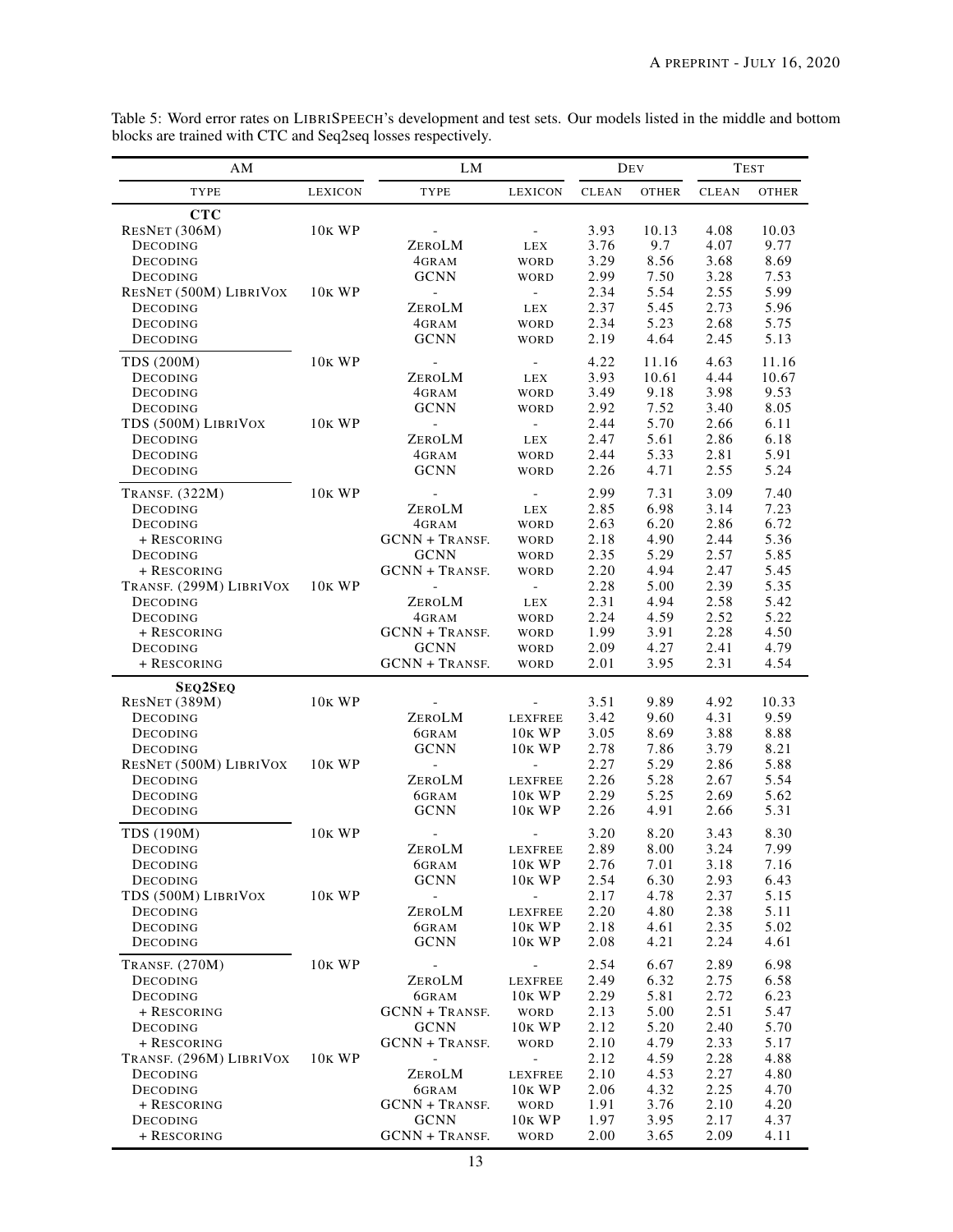# A Experiment Details

Comprehensive WER results for LIBRISPEECH and LIBRIVOX acoustic models, including with greedy and beamsearch decoding with different LMs and beam rescoring can be found in Table [5.](#page-12-0) This section mainly focus on providing details of how we optimize the beam-search decoding and rescoring procedures for our acoustic models.

#### A.1 Beam-Search Decoding

When beam-search decoding, we use the dev-clean and dev-other sets as validation sets and use random search to optimize decoding hyper-parameters. The search ranges of those hyper-parameters are listed in Table [6.](#page-13-0) We use between 64 and 128 runs in each random search with hyper-parameter values uniformly sampled from the given ranges. It is worth noting that the optimal ranges for language model weight for models trained on LIBRISPEECH are higher than ones found for LIBRIVOX models as shown in Table [7.](#page-13-1) This is conceivably additional evidence that models trained with additional audio rely less on language models.

<span id="page-13-0"></span>Table 6: Hyper-parameter values and ranges used in a random search for beam-search decoding with  $n$ -gram (top block) and GCNN (bottom block) LMs.

|                                                                                                         |                                          | <b>LIBRISPEECH</b>                                 |                                            | <b>LIBRIVOX</b>                                                |
|---------------------------------------------------------------------------------------------------------|------------------------------------------|----------------------------------------------------|--------------------------------------------|----------------------------------------------------------------|
| <b>PARAMETERS</b>                                                                                       | <b>CTC</b>                               | S <sub>2</sub> S                                   | CTC                                        | S <sub>2</sub> S                                               |
| <b>BEAM</b><br><b>TOKEN BEAM</b><br>LM WEIGHT<br><b>THRESHOLD</b><br>WORD INSERT.<br><b>EOS-PENALTY</b> | 500<br>100<br>[0, 3]<br>100<br>$[-3, 3]$ | 50, 100<br>10,50<br>[0, 2]<br>10, 50<br>$[-10, 0]$ | 500<br>100<br>[0, 1.5]<br>100<br>$[-3, 3]$ | 20, 50, 100<br>3, 5, 10<br>[0, 1]<br>5, 10, 50<br>$[-10, 0]$   |
| <b>BEAM</b><br><b>TOKEN BEAM</b><br>LM WEIGHT<br><b>THRESHOLD</b><br>WORD INSERT.<br><b>EOS-PENALTY</b> | 250<br>100<br>[0, 3]<br>20<br>$[-3, 3]$  | 50<br>10, 18<br>[0, 2]<br>10, 15<br>$[-10, 0]$     | 250<br>100<br>[0, 1.5]<br>20<br>$[-3, 3]$  | 20, 50, 100<br>3, 5, 10<br>[0, 0.8]<br>5, 10, 50<br>$[-10, 0]$ |

<span id="page-13-1"></span>Table 7: Optimal LM weight ranges (based on WER) for beam-search decoding with n-gram (top block) and GCNN (bottom block) LMs found via random search.

|              |            | <b>LIBRISPEECH</b> |            | <b>LIBRIVOX</b> |
|--------------|------------|--------------------|------------|-----------------|
| <b>DATA</b>  | <b>CTC</b> | S <sub>2</sub> S   | <b>CTC</b> | S2S             |
| <b>CLEAN</b> | [0.8, 1.4] | [0.6, 1.1]         | [0.2, 0.4] | [0.0, 0.2]      |
| <b>OTHER</b> | [1.1, 1.9] | [0.6, 1.2]         | [0.5, 0.7] | [0.1, 0.5]      |
| <b>CLEAN</b> | [0.4, 0.8] | [0.2, 0.5]         | [0.2, 0.5] | [0.0, 0.4]      |
| <b>OTHER</b> | [0.5, 1.1] | [0.3, 0.7]         | [0.3, 0.6] | [0.2, 0.4]      |

### A.2 Rescoring

To perform rescoring, we first dump all hypotheses proposed during beam-search decoding using the optimal hyperparameters found with random search. When dumping candidates, beam size, token beam size, and beam threshold are increased so as to increase the number of proposed hypotheses on which to run rescoring. Further details are listed in Table [8.](#page-14-0) We find optimal values of rescoring hyper-parameters  $\alpha_1$ ,  $\alpha_2$  and  $\beta$  (see Section [4.2\)](#page-4-3) via a grid search for CTC models  $(\alpha_1, \beta \in [0, 1]$  and  $\alpha_2 \in [-0.3, 0.3]$  where the grid step is set to 0.1), and a random search for sequence-to-sequence models ( $\alpha_1$ ,  $\in$  [0, 2.5],  $\alpha_2$   $\in$  [-1, 1],  $\beta$   $\in$  [-3, 3] with 1000 attempts).

# B Generating Shuffled Audio

This section provides details of how we generated shuffled utterances used in the experiments in Section [5.4.](#page-7-2) Each experiment could introduce systematic error. Therefore, we propose several experiments to conclude. For the two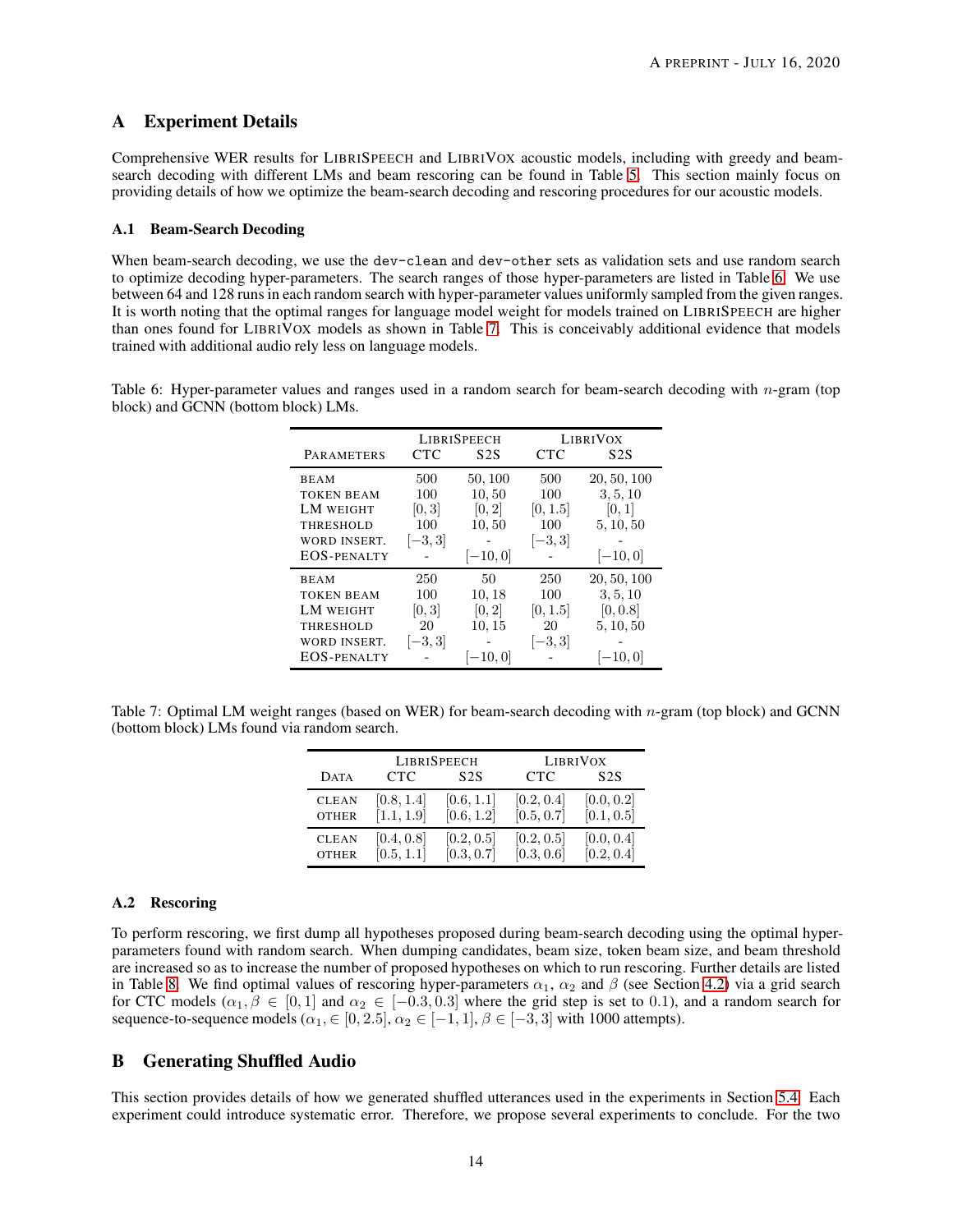<span id="page-14-0"></span>Table 8: Parameters values used when dumping beam candidates for rescoring with n-gram (top block) and GCNN (bottom block) LMs.

| <b>PARAMETERS</b> | <b>CTC</b> | S <sub>2</sub> S |
|-------------------|------------|------------------|
| <b>BEAM</b>       | 2500       | 250              |
| <b>TOKEN BEAM</b> | 1500       | 150              |
| THRESHOLD         | 5000       | 150              |
| <b>BEAM</b>       | 250        | 250              |
| <b>TOKEN BEAM</b> | 100        | 100              |
| THRESHOLD         | 20         | 100              |

methods generating existing or using new audio (TTS and Segmentation), we shuffle dev-other five times and report the mean and standard deviation (as error bars) in Figure [2.](#page-7-1)

### B.1 TTS

For each sentence in dev-other, we randomly shuffle its words to form a new sentence. We run the resulting text through a TTS model as outlined in Section [5.3](#page-6-2) to create synthetic audio for the scrambled sentences. While simple and easy to implement, this method introduces and amplifies intrinsic errors in the TTS model into the ablation. In particular, the model struggles to handle many of the rare words present in dev-other. Also TTS approach is still away from the human speech.

### B.2 Segmentation

With this method, we first force-align the transcriptions of dev-other to the existing audio using a letter-based stridetwo ASG model as outlined in Section [5.3](#page-6-2) and collecting the beginning timestamp and duration of each word. Then, to avoid splicing words that are ready closely together, audio samples are only split when silence of longer than 130 milliseconds is detected (split is done in the middle of silence segment). Finally, audio chunks are randomly shuffled and re-assembled into new utterances. Since this ablation aims to remove LM-friendly context from audio, we filter the resulting recombined audio samples. In particular, we filter all utterances that have only one segment, or have at least one segment with more than 6 words in it. After filtering, 1969 out of 2864 samples in dev-other remain. The distribution of the number of words in each of the resulting segments is shown in Figure [4.](#page-14-1)

<span id="page-14-1"></span>Unlike the TTS method described above, the segmentation method reuses audio as much as possible from dev-other. That said, neither the force alignment nor the segmentation techniques handle all the word boundaries. As such, there may be incomplete words in the resulting audio and LM-friendly context.



Number of words per segment

Figure 4: Distribution of all n-grams in the obtained segments of filtered dev-other (1969 samples with 16,362 segments in total).

### B.3 Recording

The paper's authors recorded 184 randomly selected sentences from dev-other as well as a single set of shuffled utterances. The unshuffled recorded audio has the lowest WER among all the three methods. We plan to complete a collection of unshuffled and shuffled audio for dev-other in future work.